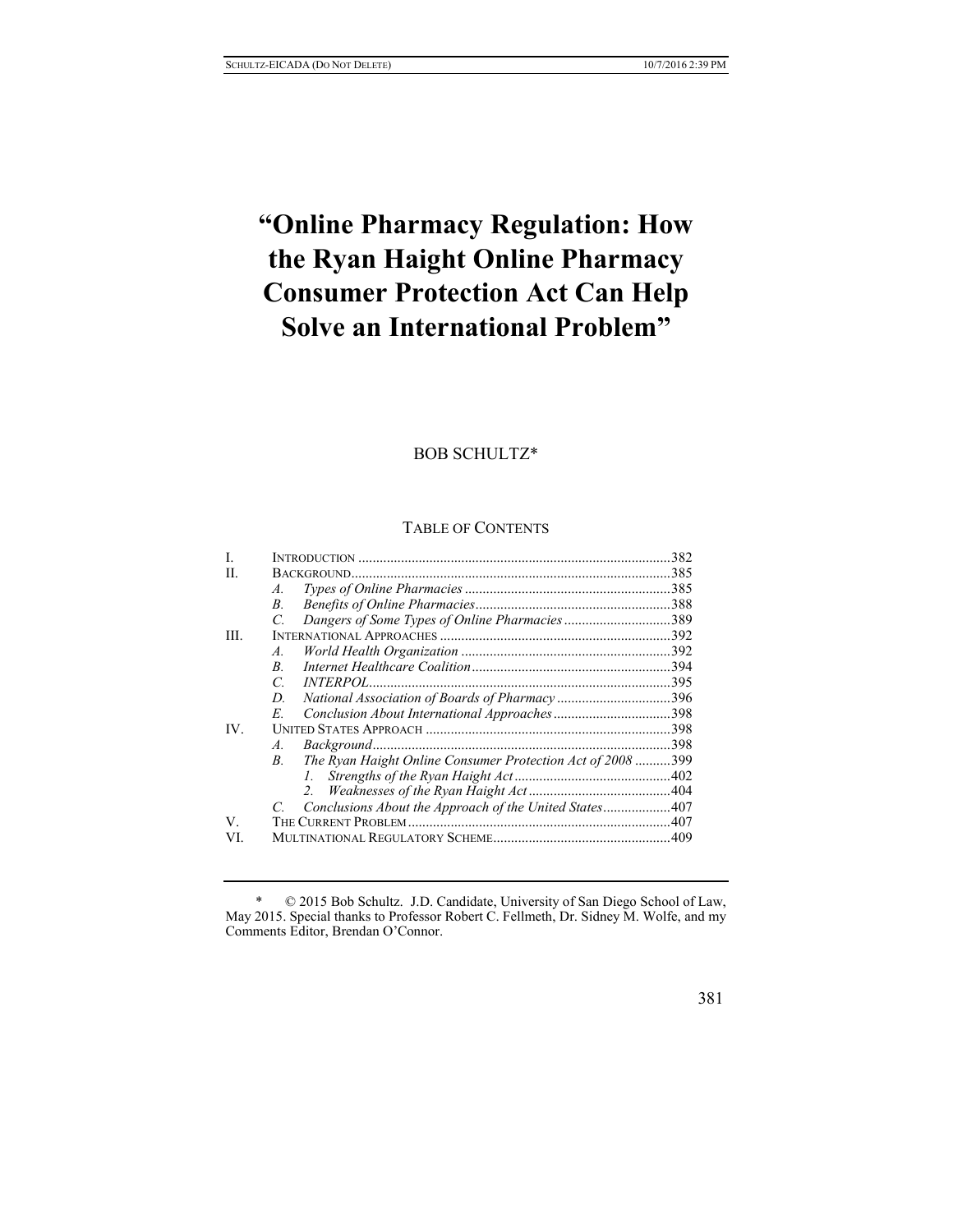| VП |  |
|----|--|
|    |  |

#### I. INTRODUCTION

"Love you, Mom."<sup>1</sup> Those were the last words Ryan Haight said to his mom before he overdosed on a prescription drug he obtained from an online pharmacy.<sup>2</sup> Ryan Haight never even saw the doctor who wrote his prescription for the drugs.<sup>3</sup> Worse yet, the creator of the online pharmacy and the doctor signing the prescriptions made millions of dollars on their scheme before Ryan Haight died.<sup>4</sup> Although these individuals have been convicted of applicable crimes,<sup>5</sup> the nefarious framework facilitating their misdeeds remains intact.<sup>6</sup>

At the time of his death, Ryan Haight's mother was a registered nurse and his father was a physician.<sup>7</sup> His parents' professional experience with prescription medications was one of stringent inventory procedures and diligent recordkeeping.<sup>8</sup> Therefore, they were shocked at how easily their son had acquired prescription medication and were surprised that online pharmacies apparently operated with virtually nonexistent standards.<sup>9</sup>

5. U.S. v. Fuchs, 467 F.3d 889, 896, 912 n.2 (5th Cir. 2006) (affirming Clayton Fuchs's appeal of his conviction on six counts—"includ[ing] conspiracy to dispense a controlled substance"—following a jury trial and noting that the doctor involved in Ryan Haight's tragedy, Robert Ogle, was not a party to the appeal although he had been convicted on two counts—including "conspiracy to illegally distribute a controlled substance"—in a jury trial); *see also Local Pharmacist and Stepfather Sentenced in Internet Pharmacy Case, supra* note 4.

- 6. *See infra*, Part III-C.
- 7. Haight, *supra* note 1, at 566.
- 8. *Id.* at 566–67.

9. *Id.*; *see also* Kristin Yoo, Note, *Self-Prescribing Medication: Regulating Prescription Drug Sales on the Internet*, 20 J. MARSHALL J. COMPUTER & INFO. L. 57, 60, 68–69 (2001) (noting that although the NABP has attempted to provide some standards for online pharmacies, these standards have not affected a vast number of pharmacies because they are not compulsory).

<sup>1.</sup> Francine Haight, Presentation, *Illegal Sales of Pharmaceuticals on the Internet*, 16 ALB. L.J. SCI. & TECH. 565, 566 (2006).

<sup>2.</sup> *Id.*

<sup>3.</sup> *Id.*

<sup>4.</sup> *Id.* at 567; *see also* DRUG ENFORCEMENT AGENCY, *Local Pharmacist and Stepfather Sentenced in Internet Pharmacy Case* (Mar. 17, 2005), [http://www.](http://www/)justice. gov/dea/pubs/states/newsrel/dallas031705.html (noting that the pharmacist involved in Ryan Haight's tragedy, Clayton H. Fuchs, made over \$8 million dollars operating two online pharmacies).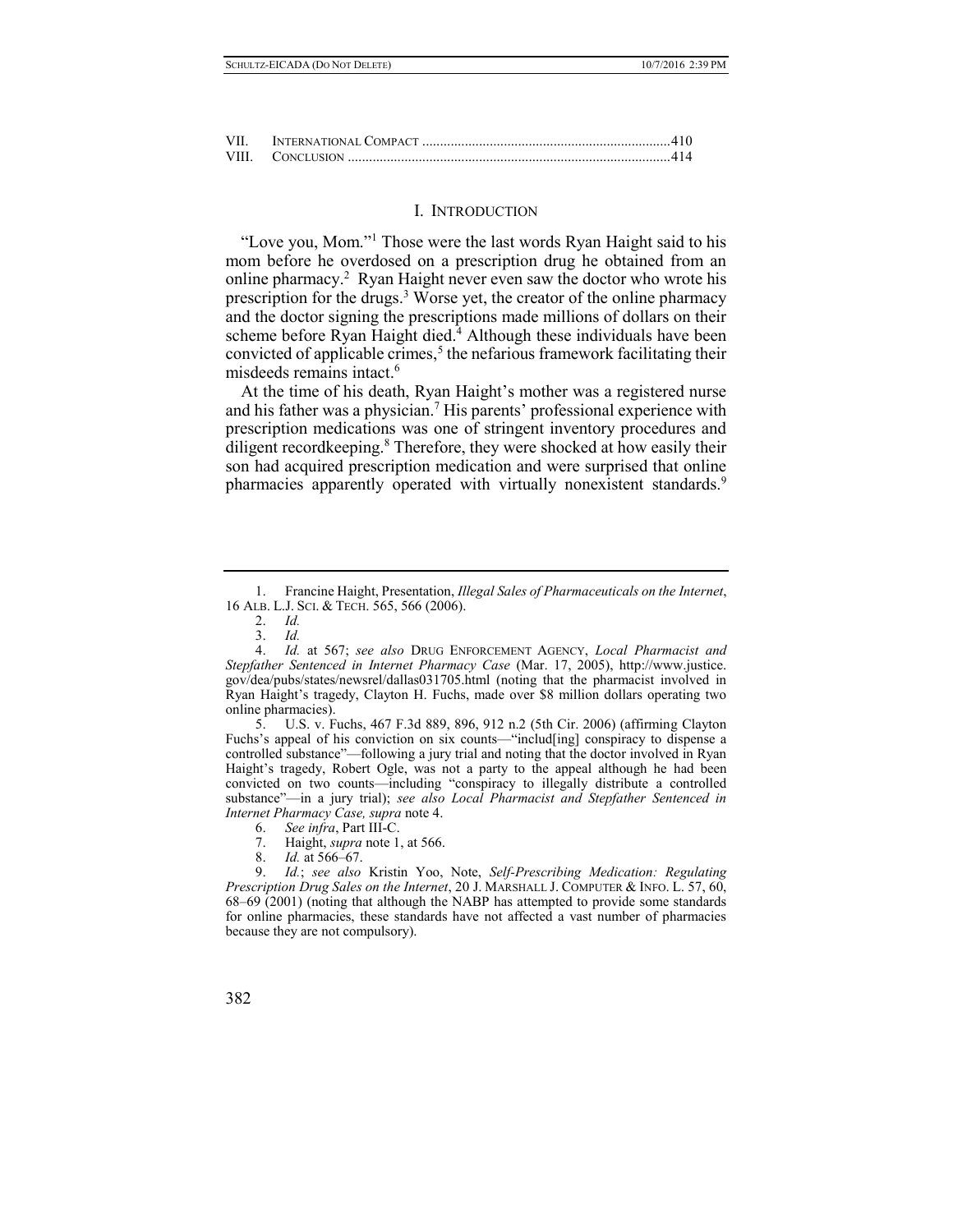Their concerns were not unfounded; according to one report, buying prescription drugs online can be just as easy as buying candy online.<sup>10</sup>

There is an unaddressed anomaly with respect to regulating online pharmacies when compared with traditional pharmacies.<sup>11</sup> Online pharmacies serve the same ends as traditional brick and mortar pharmacies, i.e., to bring medication to consumers as a part of a profitable business. The *raison d'étre* of traditional pharmacy regulation—to protect consumers<sup>12</sup> —should logically apply to online sources of the same inherently dangerous pharmaceuticals. However, traditional pharmacies are regulated, while online pharmacies have long eluded effective regulation and now constitute a lawless source of purchase and abuse that is far from real physician control, effective standards, or accountability.<sup>13</sup>

Ryan Haight is unfortunately not the only person to have easily obtained prescription drugs online and subsequently die from, or experience serious problems associated with, the drugs received.<sup>14</sup> Thus, there has been a diverse call for consumer protection from online pharmacy abuse<sup>15</sup> from consumer advocacy groups, governments, and applicable experts.<sup>16</sup>

Notwithstanding the fact that many experts recognize the problem, implementing effective regulations has proven problematic due to inadequacies

<sup>10.</sup> Joseph A. Califano, Jr., NATIONAL CENTER ON ADDICTION AND SUBSTANCE ABUSE AT COLUMBIA UNIVERSITY, *"You've Got Drugs!" Prescription Drug Pushers on the Internet: 2006 Update* (June 2006), http://static.scribd.com/docs/ed89hyvrez48g.swf? INITIAL\_VIEW=width.%20From%20us%20pharmacist%20pdf.

<sup>11.</sup> *See* Sean P. Haney, *Pharmaceutical Dispensing in the "Wild West": Advancing Health Care and Protecting Consumers Through the Regulation of Online Pharmacies*, 42 WM & MARY L. REV. 575, 575 (2000).

<sup>12.</sup> *See id.* at 587 (noting that a consumer's "health safety" is at issue when purchasing from some online pharmacies).

<sup>13.</sup> *See generally id.*; *see also* Barbara J. Williams, Note, *On-Line Prescription and Drug Sales: An Overview of Emerging Issues*, 1 HOUS. J. HEALTH L. & POL'Y 147, 148–49 (2001); *see also* Bryan A. Liang, *A Dose of Reality: Promoting Access to Pharmaceuticals*, 8 WAKE FOREST INTELL. PROP. L. J. 301, 340 (2008).

<sup>14.</sup> *See Illegal Online Pharmacies Providing Faulty Drugs*, FORTHEPEOPLE.COM, (Oct. 10, 2013), http://www.forthepeople.com/blog/illegal-online-pharmacies-providingfaulty-drugs (noting that many deaths due to overdosing after obtaining prescription drugs online go unnoticed); *see also* Williams, *supra* note 13, at 149.

<sup>15.</sup> *See* Jeff Karberg, Note, *Progress in the Challenge to Regulate Online Pharmacies*, 23 J.L & HEALTH 113, 114 (2010) (describing a "well documented" need for more regulation of online pharmacies).

<sup>16.</sup> Amy J. Oliver, *Internet Pharmacies: Regulation of a Growing Industry*, 28 J.L MED. & ETHICS 98, 99 (2000).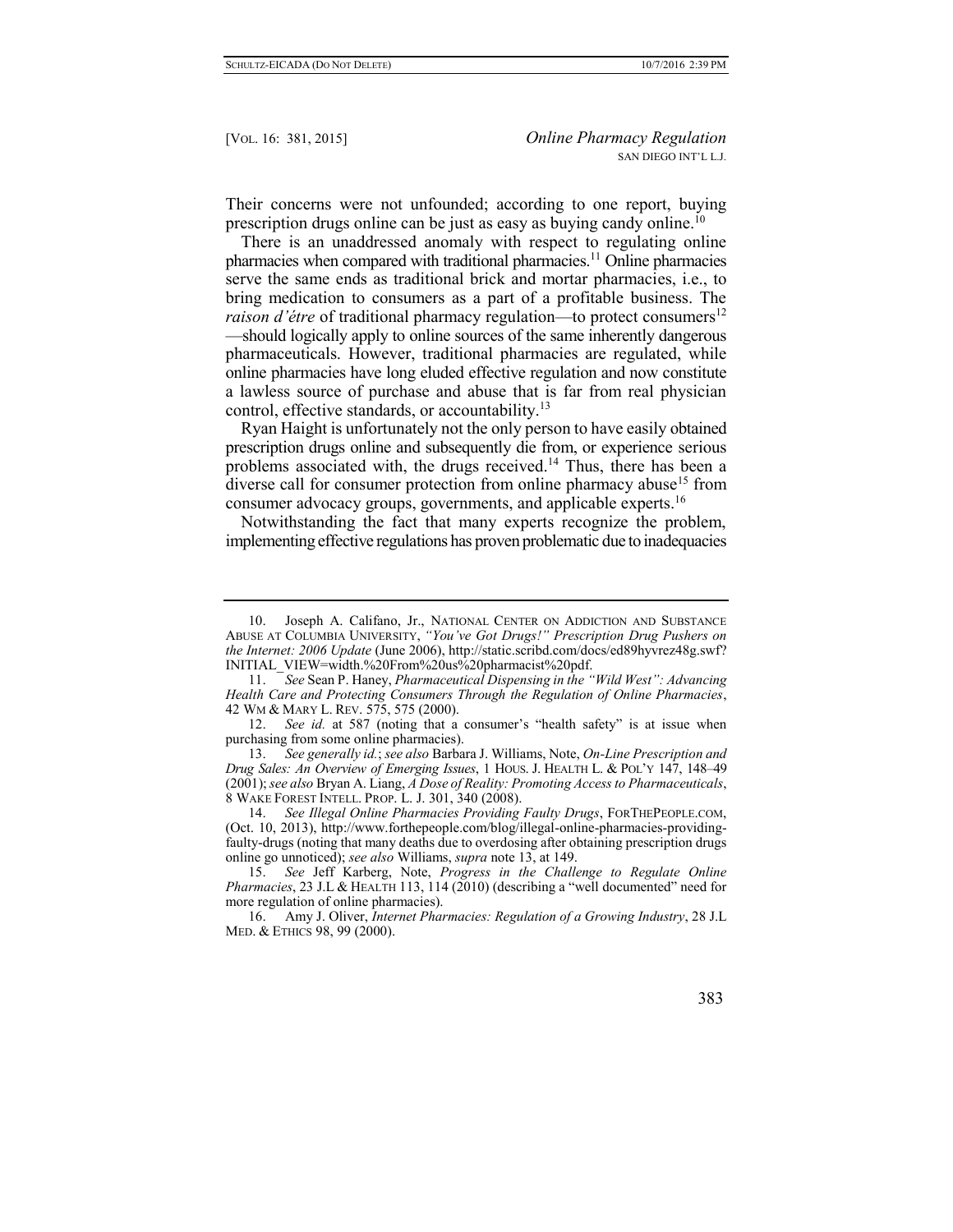at the national level, coupled with the absence of international controls.<sup>17</sup> This inability to effectively regulate is due in large part to the very nature and characteristics of the internet, including anonymity, instantaneous communication, jurisdictional obscurity, and the diversity of governing bodies involved.<sup>18</sup> An emboldened representative of an online pharmacy articulated this difficulty by declaring, "I [do not] think the politicians are going to be able to do anything to us . . . [it is] kind of like trying to nail Jell-O to a wall."<sup>19</sup>

This problem must be addressed immediately and thoughtfully before more lives are needlessly ruined or ended. The solution must include an evolved understanding of not only the reprehensible elements of some online pharmacy operations, but also the legitimate ends that some online pharmacies fulfill.<sup>20</sup> Also, given the burgeoning international nature of the internet, an effective solution to this problem can no longer be restricted to just the nation state, it must be a collaborative international effort with committed participation from multiple nations.<sup>21</sup>

Following this introduction, Part II of this Comment will establish a foundation for analyzing the problem by describing online pharmacies in the marketplace today. Part III will describe how the international community has thus far attempted to address the problem of online pharmacies. Part IV will address how the United States has approached the problem, including a specific analysis of the strengths and weaknesses of the Ryan Haight Online Consumer Protection Act of 2008 ("Ryan Haight Act"). Part V will summarize the current problems still facing the global marketplace of consumers and citizens. Part VI will recommend a solution to the problem in the form of an international compact that draws upon the Ryan Haight Act and international approachesto date. Part VII will present the objectives and suggested content of such an international compact.

<sup>17.</sup> *See generally* Yoo, *supra* note 9.

<sup>18.</sup> *Id.* at 60; Haney, *supra* note 11, at 575; *see also* Kim Zetter, *FBI Fears Bitcoin's Popularity With Criminals*, WIRED (May 9, 2012 at 10:51PM), http://www.wired.com/ threatlevel/2012/05/fbi-fears-bitcoin/ (discussing the potential for bitcoins to facilitate the sale of illegal products online, largely due to the anonymity it offers purchasers).

<sup>19.</sup> John Richard Castronova, *Operation Cyber Chase and Other Agency Efforts to Control Internet Drug Trafficking*, 27 J. LEGAL MED. 207, 213 (2006).

<sup>20.</sup> CENTERS FOR DISEASE CONTROL AND PREVENTION, *Prescription Drug Overdoses: An American Epidemic* (Feb. 18, 2011), http://www.cdc.gov/about/grand-rounds/archives/ 2011/01-February.htm.

<sup>21.</sup> Jeremy W. Hochberg, *Nailing Jell-O to a Wall: Regulating Internet Pharmacies*, 37 J. HEALTH L. 445*,* 468 (2004).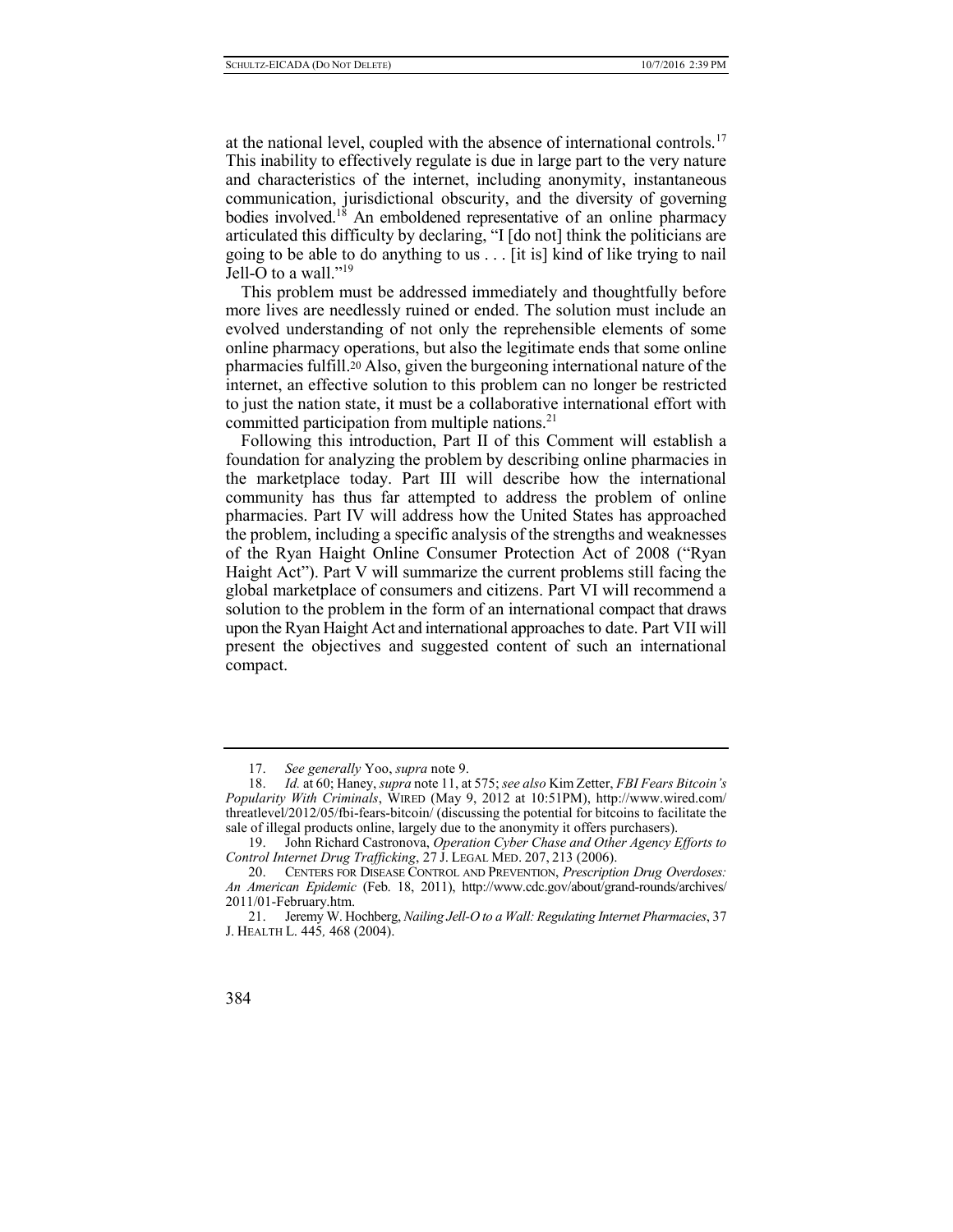## II. BACKGROUND

## *A. Types of Online Pharmacies*

Not all online pharmacies are the same, and understanding the differences between the various types illuminates the problems they pose.<sup>22</sup> Online pharmacies are generally classified as a: (1) "traditional online pharmacy," (2) "prescribing-based site pharmacy," or (3) "rogue pharmacy."<sup>23</sup> The main difference among the pharmacies is the extent to which they require a prescription or physician-customer interaction. Traditional online pharmacies require a prescription issued from a customer's physician; prescribing-based sites provide a pro forma "cyber-consultation" to customers and, subsequently, write the prescription for the customer; and rogue pharmacies do not require a prescription at all before dispensing prescription drugs.<sup>24</sup>

Traditional online pharmacies are functionally similar to traditional brick and mortar pharmacies.<sup>25</sup> In fact, these pharmacies are often "an online extension" of existing well-known brick and mortar pharmacies.<sup>26</sup> As such, they require a prescription from a physician before a customer's order will be processed and completed.<sup>27</sup> This prescription must be delivered to the pharmacy by the customer or by a physician on behalf of the customer.<sup>28</sup> Because these pharmacies do not prescribe medication themselves, their function is to simply "provid[e] another medium for one to fill existing prescriptions."<sup>29</sup>

Aside from properly requiring prescriptions, traditional online pharmacies typically implement rigorous self-imposed standards aimed at protecting consumers.<sup>30</sup> These types of online pharmacies have been

<sup>22.</sup> David Mills, *Cybermedicine: The Benefits and Risks of Purchasing Drugs Over the Internet*, 5 J. TECH. L. & POL'Y 1, para. 5 (2000).

<sup>23.</sup> Karberg, *supra* note 15, at 115; Ludmila Bussiki Silva Clifton, *Internet Drug Sales: Is it Time to Welcome "Big Brother" Into Your Medicine Cabinet?*, 20 J. CONTEMP. HEALTH L. & POL'Y 541, 546 (2004).

<sup>24.</sup> Kerry Toth Rost, Note, *Policing the "Wild West" World of Internet Pharmacies"*, 76 CHI.-KENT L. REV. 1333, 1334 (2000).

<sup>25.</sup> Karberg, *supra* note 15, at 115.

<sup>26.</sup> *Id.*

<sup>27.</sup> *Id.*

<sup>28.</sup> Yoo, *supra* note 9, at 64.

<sup>29.</sup> Joanna M. Carlini, Note, *Liability on the Internet: Prescription Drugs and the Virtual Pharmacy*, 22 WHITTIER L. REV. 157, 171 (2000).

<sup>30</sup>**.** Karberg, *supra* note 15, at 115.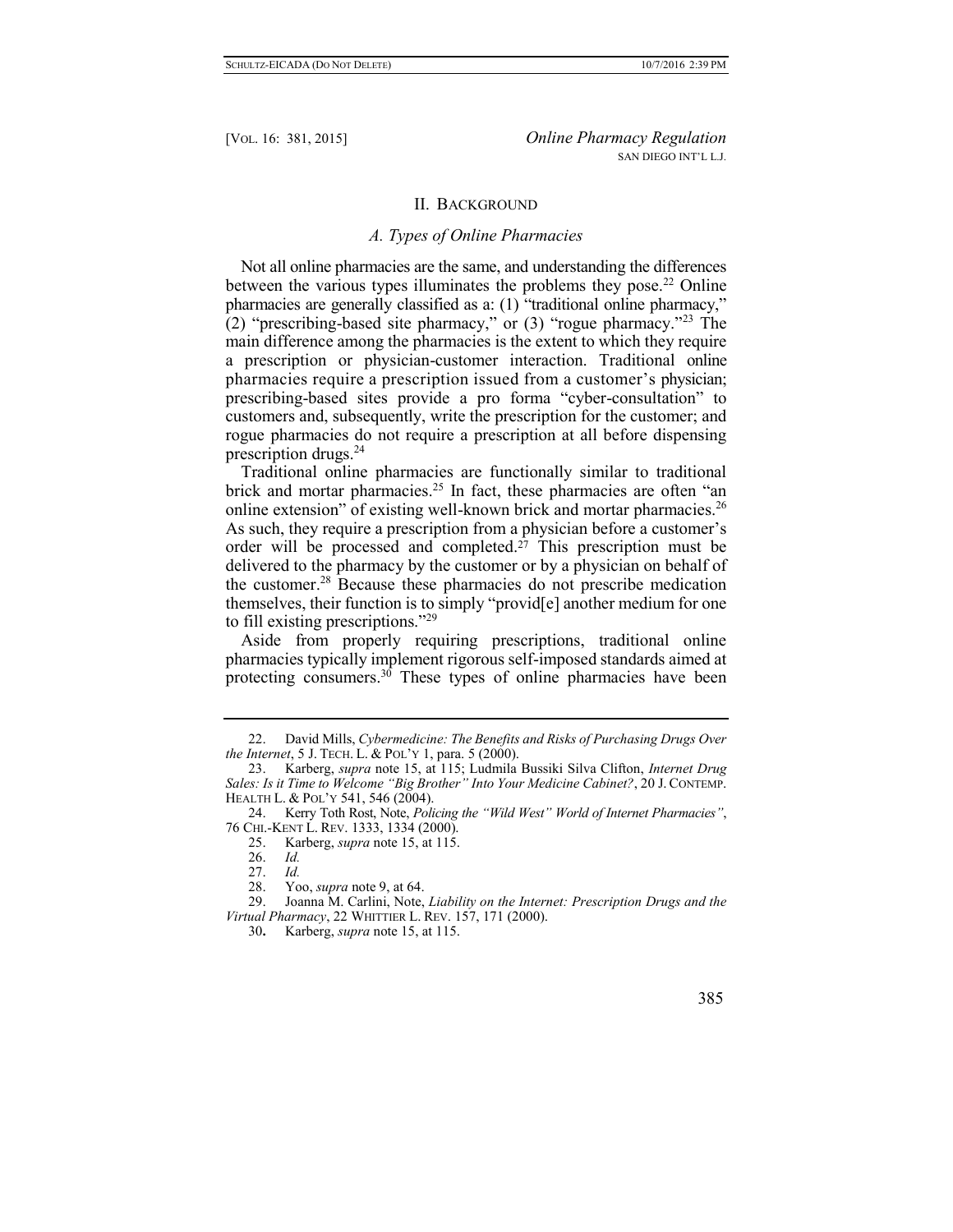considered "a valuable addition to the healthcare consumer industry."<sup>31</sup> Accordingly, they are neither part of the online pharmacy problem, nor do they warrant the implementation of new regulations.<sup>32</sup>

The second type of online pharmacies, prescribing-based site pharmacies, presents some problems for consumer safety.<sup>33</sup> These pharmacies provide both the prescription and the medication to customers who visit the site.<sup>34</sup> The prescription-writing process usually entails a pharmacy providing the consumer with a consultation that consists of little more than a questionnaire.<sup>35</sup> Then, a doctor reviews the results of the consultation and, if approved, the doctor writes the prescription.<sup>36</sup> There is no actual physical examination of the patient in these scenarios, because the entirety of the "examination" occurs online.<sup>37</sup>

One obvious problem with these types of pharmacies is that online questionnaires are simply not comparable to either a thorough medical history report or to an actual physical examination.<sup>38</sup> Patients can, and often do, provide inaccurate information on these questionnaires, a feat they would have a harder time accomplishing at a brick-and-mortar pharmacy during an in-person examination with a doctor or medical professional.<sup>39</sup> Furthermore, these questionnaires do not ask the detailed or critical questions that are necessary for a proper determination of the appropriate medication for a particular ailment.<sup>40</sup>

Another problem with prescribing-based online pharmacies is the high rate of approval for desired medications, possibly influenced by the fact that many consulting doctors employed by this type of online pharmacy get paid by the prescription.<sup>41</sup> Furthermore, these types of pharmacies may

<sup>31.</sup> Rost, *supra* note 24, at 1334.

<sup>32.</sup> Bethany Lipman, Note, *Prescribing Medicine For Online Pharmacies: An Assessment of the Law and a Proposal to Combat Illegal Drug Outlets*, 50 AM. CRIM. L. REV. 545, 549 (2013).

<sup>33.</sup> *See* Karberg, *supra* note 15, at 116.

<sup>34.</sup> *Id.*

<sup>35.</sup> *See id.*

<sup>36.</sup> Lipman, *supra* note 32, at 550.

<sup>37.</sup> Williams, *supra* note 13, at 151.

<sup>38.</sup> Mills, *supra* note 22, at 6.

<sup>39.</sup> Ann M. Alexander, *Buying Drugs over the Internet: Who is Regulating Pharmacies on the World Wide Web*, 13 SYRACUSE SCI. & TECH. L. REP. 1, 3 (2006); *see also* Hochberg, *supra* note 22, at 446 (noting that those with addictions to a pharmaceutical may go online for the purpose of avoiding the traditional brick-and-mortar physicianpatient interaction).

<sup>40.</sup> Alexander, *supra* note 39, at 1.

<sup>41.</sup> Karberg, *supra* note 15, at 116; *see also* Ancier v. State, Dept. of Health, 140 Wash. App. 564, 568 (2007) (where a doctor reviewed 200,000 prescriptions over the course of three years and approved 180,000 of them); United States v. Fuchs, 467 F.3d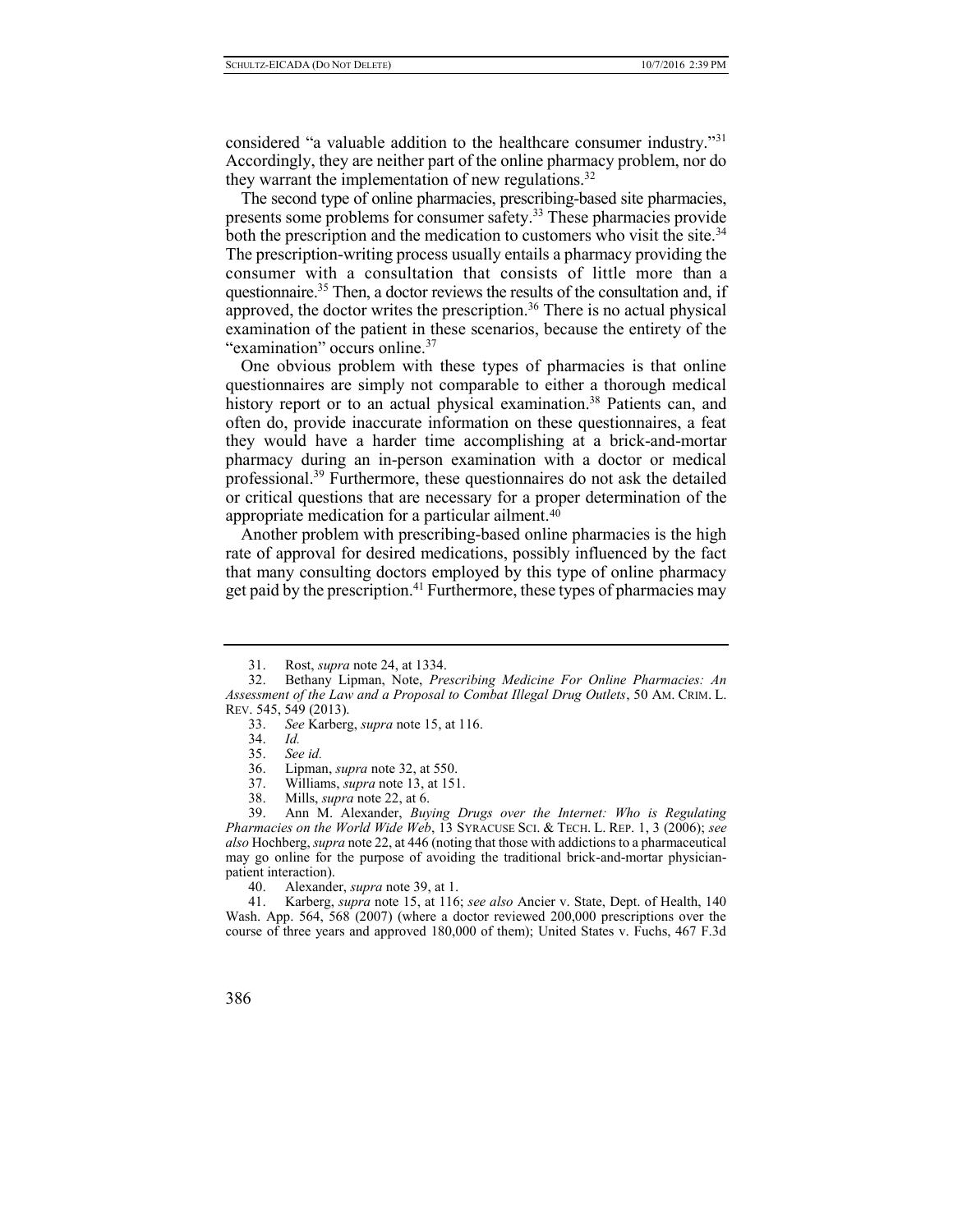appear to be legitimate, but the physicians providing the imprimatur are not acting in accordance with the accepted standards of the medical profession.<sup>42</sup> For instance, one website advertised that it had a licensed physician reviewing patient questionnaires; however, the website failed to mention that his license had been revoked in two states.<sup>43</sup>

The third category, "rogue" online pharmacies, poses additional dangers to consumers.<sup>44</sup> Rogue online pharmacies dispense prescription medications without first receiving a prescription, offering a questionnaire, or performing an examination to determine a medical need for the drugs sought.<sup>45</sup> These sites merely require a prospective customer to fill out an order form and select both the drug and quantity desired.<sup>46</sup> In order to receive the drugs, customers simply pay with a credit card online or promise to furnish cash when receiving the drugs.<sup>47</sup>

Rogue online pharmacies generally operate illegally, because only licensed healthcare practitioners are authorized to dispense pharmaceutical drugs, and they must do so in accordance with a valid prescription.<sup>48</sup> Rogue pharmacies may also operate illegally by selling drugs that are banned categorically for sale by certain governments.<sup>49</sup> As such, they have been analogized to street drug dealers<sup>50</sup> and are widely considered to be extremely dangerous.<sup>51</sup> Nevertheless, this third category of online pharmacies has proliferated widely.<sup>52</sup>

There are currently more than "40,000 active rogue [online] pharmacies."<sup>53</sup> Adding to public safety concerns, the World Health Organization ("WHO") has found that up to 50% of the medicine sold on

51. *Online Rogue Pharmacies Still Booming*, ASSOCIATED PRESS, (Aug. 23, 2007), http://www.nbcnews.com/id/20409515/#.UmhOiBbvyqQ.

52. *Id.*

53. *Frequently Asked Questions*, LEGITSCRIPT, (last visited Mar. 4, 2015) https:// www.legitscript.com/about/faq/.

<sup>889, 898 (5</sup>th Cir. 2006) (where one pharmacist received \$40 per prescription approved and another between \$40–70 per prescription approved).

<sup>42.</sup> Lipman, *supra* note 32, at 550.

<sup>43.</sup> Williams, *supra* note 13, at 151.

<sup>44.</sup> Clifton, *supra* note 23, at 546.

<sup>45.</sup> Yoo, *supra* note 9, at 65.

<sup>46.</sup> *Id.*

Lipman, *supra* note 32, at 550.

<sup>48.</sup> *Id.*

<sup>49.</sup> *See id.*

<sup>50.</sup> Karberg, *supra* note 15, at 117.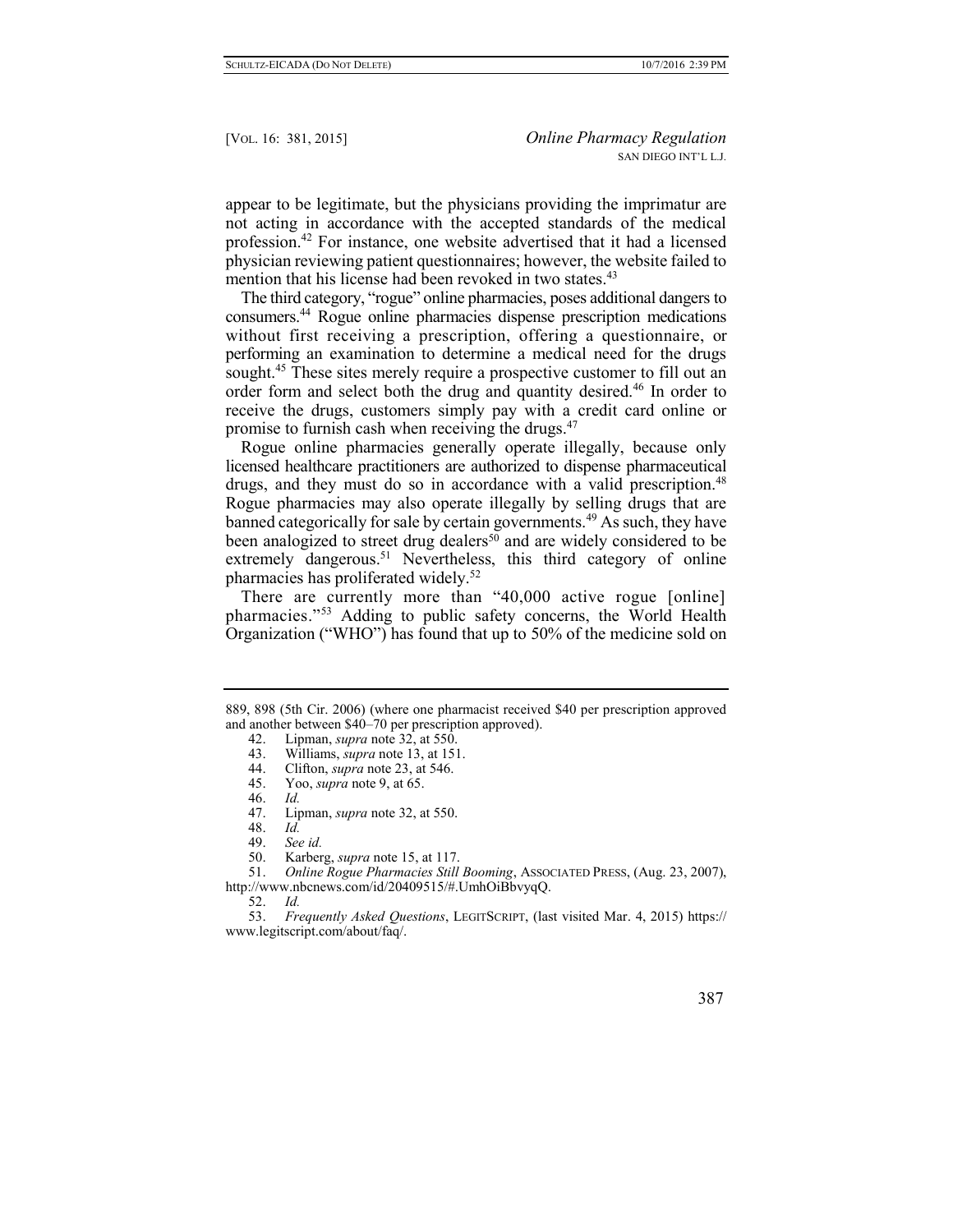these sites is fake.<sup>54</sup> This evidences that consumers are in danger of receiving harmful drugs in addition to failing to receive the drugs they need.<sup>55</sup>

Oversight of rogue internet pharmacies is very difficult, as these sites often diversify the locations of their operations.<sup>56</sup> For example, one rogue pharmacy utilized a domain name registered in Russia, web servers located in China and Brazil, processed its expenditures through a bank in Azerbaijan, and shipped its products from India.<sup>57</sup> Due to the extreme risks to patient health posed by "rogue" pharmacies, regulators have, understandably, largely focused on this "rogue" type of pharmacy.<sup>58</sup>

## *B. Benefits of Online Pharmacies*

"The beneficial potential of online pharmacies is significant."<sup>59</sup> The economic incentive to sell pharmaceuticals online is clear. The global pharmaceutical industry earned over \$980 billion dollars in revenue in 2013, up from the \$390 billion earned in 2001, and is expected to continue growing to just under \$1.3 trillion by 2017.<sup>60</sup> Additionally, over 2.4 billion of the world's 7 billion inhabitants are internet users.<sup>61</sup> Therefore, because internet communication costs are essentially negligible, online pharmacies are an economically attractive proposition to sellers.<sup>62</sup>

Online pharmacies are not only economically attractive from a seller's perspective, but they are also attractive from a buyer's perspective.<sup>63</sup> These sites often offer consumers lower costs due to increased competition<sup>64</sup>

<sup>54.</sup> *WHO and Partners Accelerate Fight Against Counterfeit Medicines*, WORLD HEALTH ORGANIZATION, http://www.who.int/mediacentre/news/releases/2006/pr69/en/ index.html (last visited Mar. 4, 2015).

<sup>55.</sup> *See id.*

<sup>56.</sup> Yoo, *supra* note 9, at 66; *see*, *e.g.*, Liang, *supra* note 13, at 340 (noting "the nature of online pharmacies and the inability of key [U.S.] agencies to provide even rudimentary controls over rogue internet pharmacies").

<sup>57.</sup> *Internet Pharmacies: Federal Agencies and States Face Challenges Combatting Rogue Sites, Particularly Those Abroad*, GOVERNMENT ACCOUNTABILITY OFFICE (July 2013), http://www.gao.gov/assets/660/655751.pdf.

<sup>58.</sup> Lipman, *supra* note 32, at 550.

<sup>59.</sup> Haney, *supra* note 11, at 582.

<sup>60</sup>*. Statistics and facts about the pharmaceutical industry worldwide*, STATISTA, <http://www.statista.com/topics/1764/global-pharmaceutical-industry/> (last visited Mar. 4, 2015).

<sup>61.</sup> *Internet Users in The World Distribution by World Regions—2012 Q2*, INTERNET WORLD STATS (June 30, 2012), http://www.internetworldstats.com/stats.htm.

<sup>62.</sup> Clifton, *supra* note 23, at 541.

<sup>63.</sup> Rost, *supra* note 24, at 1337–38; *see also Drug Sales Over the Internet*, U.S. FOOD AND DRUG ADMINISTRATION (June 30, 1999), http://www.fda.gov/NewsEvents/ Testimony/ucm115047.htm.

<sup>64.</sup> Rost, *supra* note 24, at 1337.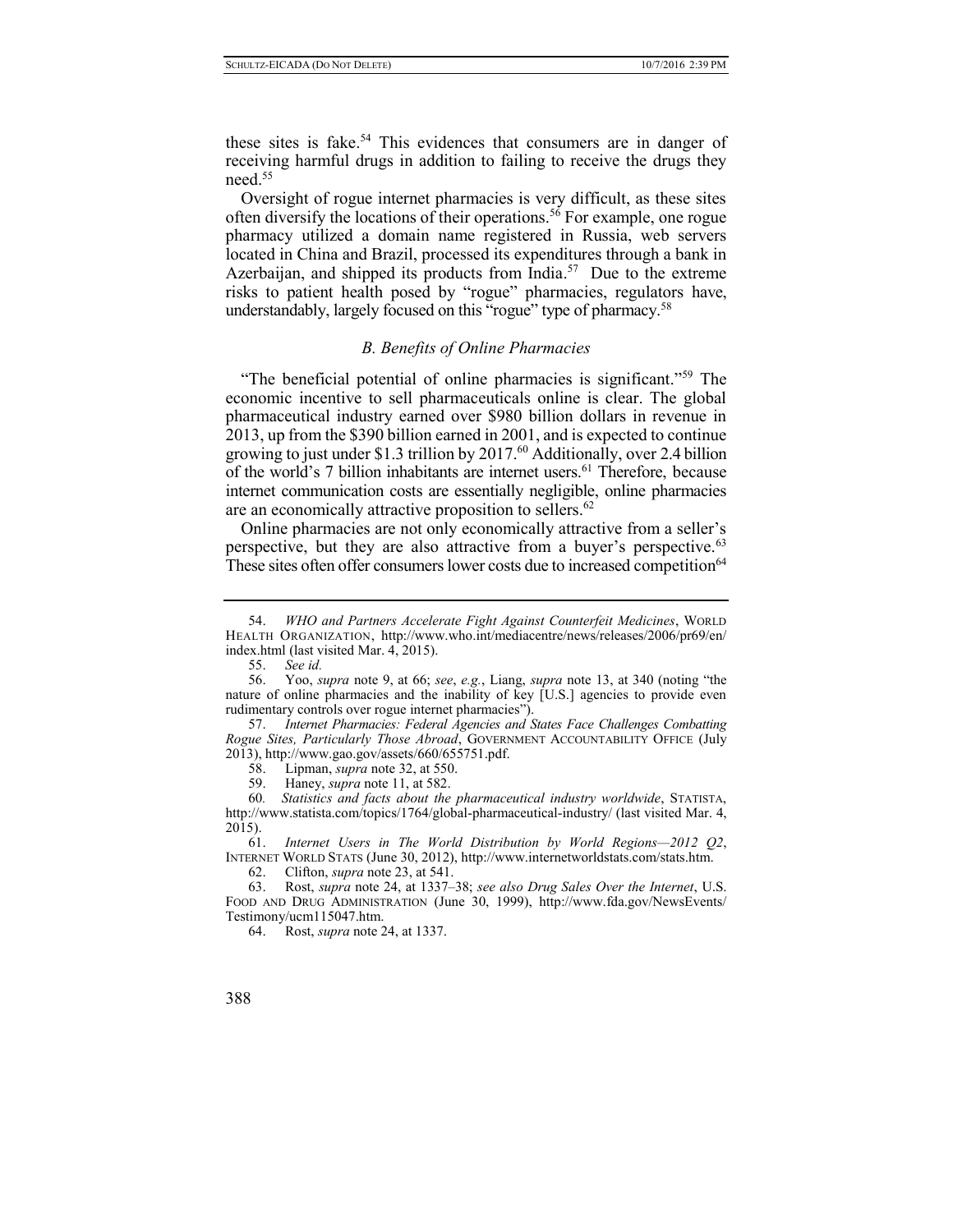and lower overhead.<sup>65</sup> Consumers may also benefit from comparative shopping, greater availability of drugs, ease of purchase, and convenience.<sup>66</sup> Shoppers also gain the convenience and privacy of ordering drugs online and having them delivered directly to their doors.<sup>67</sup> And, in terms of legitimate functioning, online pharmacies allow "online prescription transmission and electronic consults within narrowly defined circumstances,"<sup>68</sup> which may not pose a consumer protection issue in certain circumstances.

Considering the benefits that online pharmacies may provide to both sellers and consumers, it is clear that online pharmacies have the potential to provide a significant benefit to global society.<sup>69</sup> However, with these tremendous benefits comes a great potential for abuse.

# *C. Dangers of Some Types of Online Pharmacies*

Online pharmacies pose dangers for consumers in many different ways, as follows:

- (a) The illegitimate pharmaceutical industry is growing alongside the legitimate industry.<sup>70</sup>
- (b) It may be very hard for consumers to distinguish between a legitimate online pharmacy and an illegitimate or rogue pharmacy.<sup>71</sup>
- (c) Consumers have easy access to low-quality, expired, counterfeit, or unapproved drugs.<sup>72</sup>
- (d) Online pharmacies have begun implementing persistent advertising strategies in an effort to convince patients to self-diagnose their medical ailments and purchase drugs they may not need.<sup>73</sup>

- 72. Castronova, *supra* note 19, at 211.
- 73. *Id.*

<sup>65.</sup> Castronova, *supra* note 19, at 209.

<sup>66.</sup> *Id.* at 210.

<sup>67.</sup> Carlini, *supra* note 29, at 157.

<sup>68.</sup> Haney, *supra* note 11, at 583.

<sup>69.</sup> Yoo, *supra* note 9, at 62 (recognizing that "legitimate prescription drug sales on the internet can provide tremendous benefits to consumers.").

<sup>70.</sup> *See Counterfeit Medicines*, WORLD HEALTH ORGANIZATION (Nov. 14, 2006), http://www.who.int/medicines/services/counterfeit/impact/ImpactF\_S/en/index.html containing a projection by the Centre for Medicines in the Public Interest that the worldwide sale of counterfeit pharmaceuticals would be \$75 billion in 2010, an increase of 90% from 2005).

<sup>71.</sup> Rost, *supra* note 24, at 1338.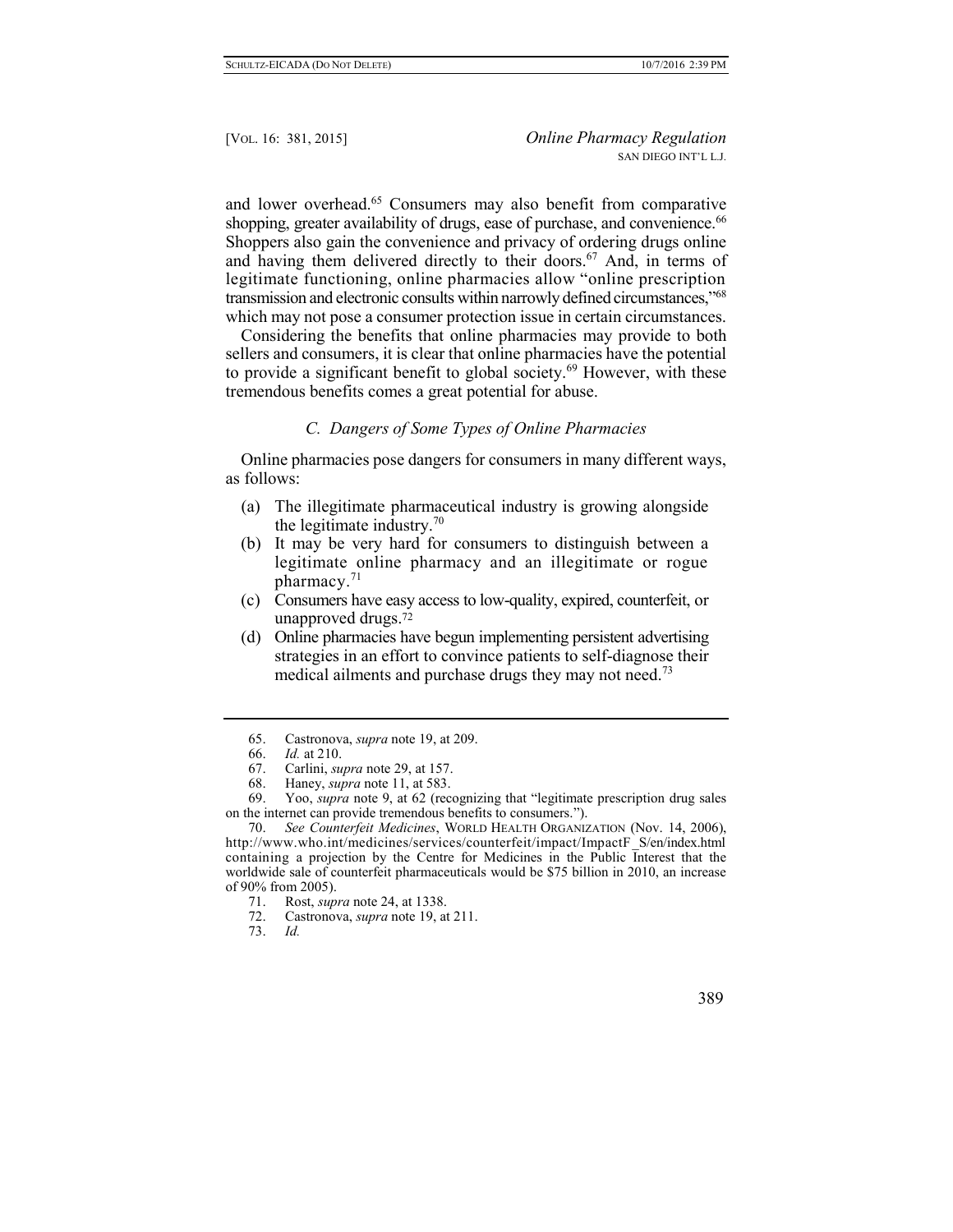- (e) Consumers are at a greater risk to have their confidential health information mismanaged and their privacy violated when dealing with online pharmacies. $74$
- (f) Customers utilizing these sites often believe, incorrectly, that abusing prescription drugs "cannot be as harmful as abusing more conventional 'street' drugs."<sup>75</sup>
- (g) Drugs purchased from foreign sites may have incorrect and dangerous labeling and packaging.<sup>76</sup>
- (h) There may not be a patient-physician relationship.<sup>77</sup>

The lack of a physician-patient-pharmacist relationship sticks out as being especially troublesome. Before the emergence of online pharmacies, prescription drugs were—in the normal course of behavior—not available without a physician-patient physical interaction.<sup>78</sup> Now, prescribingbased and rogue online pharmacies do not require this relationship.<sup>79</sup> This is problematic because, "[n]ot only does the physician have no way of knowing the identity of his patient, but in many cases the patient has no way of knowing whether the physician or pharmacist with whom he is dealing is properly licensed."<sup>80</sup>

Further, customers receiving drugs without a physician-patient consultation or relationship are not afforded the same safeguards provided by physician and pharmacist reviews.<sup>81</sup> Risk is disproportionately allocated to these consumers, as they are required to learn on their own about the medication they receive, including proper utilization, potential side effects, and complications with mixing the medication with other drugs.<sup>82</sup> Essentially, "a patient can skip going to the doctor and can substitute a

<sup>74.</sup> *See* Karberg, *supra* note 15, at 132–35.

<sup>75.</sup> Implementation of the Ryan Haight Online Pharmacy Consumer Protection Act of 2008; Final Rule, 74 Fed. Reg. 15,595, 15,596 (Apr. 6, 2009) (to be codified at 21 C.F.R. pt 1300, 1301, 1304, et. al.), http://www.gpo.gov/fdsys/pkg/FR-2009-04-06/ html/E9-7698.htm [hereinafter Implementation of the Ryan Haight Act].

<sup>76.</sup> Michael Veronin, *Packaging and Labeling of Pharmaceutical Products Obtained from the Internet*, J. MED. INTERNET. RES. 2011 Jan–Mar. (2011), http://www. ncbi.nlm.nih.gov/pmc/articles/PMC3221344/ (recognizing that foreign sites are significantly noncompliant with FDA regulations on the labeling and packaging of pharmaceuticals, a critical means for patient safety).

<sup>77.</sup> Mills, *supra* note 22, at  $\P$ [17, 19.<br>78. Kara M. Friedman. *Internet Pring* 

<sup>78.</sup> Kara M. Friedman, *Internet Prescribing Limitations and Alternatives*, 10 ANNALS H. L. 139, 140 (2001).

<sup>79.</sup> *See* Rost, *supra* note 24, at 1334.

<sup>80.</sup> Hochberg, *supra* note 21, at 452.

<sup>81.</sup> Rost, *supra* note 24, at 1339.

<sup>82.</sup> *Id.*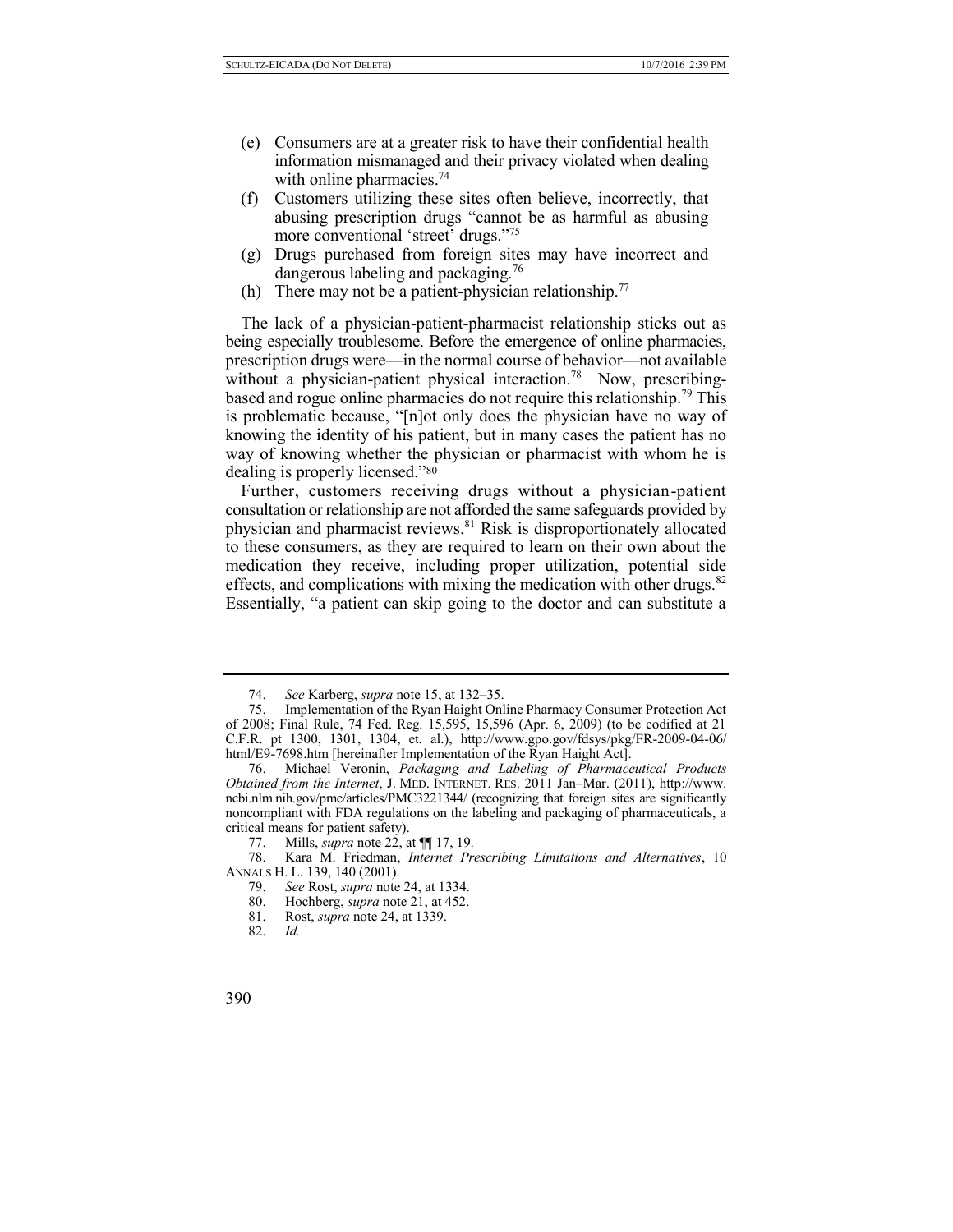click of the button for 6 years of medical school"<sup>83</sup> and additional years of residency training.

The following two examples vividly illustrate some of the most troublesome characteristics of online pharmacies, particularly the ease with which drugs may be obtained and the alarming lack of oversight. These examples would almost be comical were the life and death implications not so glaringly apparent.

First, an investigative journalist successfully obtained weight loss medication from an online pharmacy by inputting the information of a seven-year-old child into the website.<sup>84</sup> Secondly, another investigative journalist obtained Viagra for her cat from an online pharmacy.<sup>85</sup> This journalist simply filled out a questionnaire with the cat's information, including its exact height (six inches tall) and weight (fifteen pounds).<sup>86</sup> Further, in response to a question about prior surgeries, the journalist responded, "Neutered, 12/15/88."<sup>87</sup>

Not only did the pharmacies in these examples fill and deliver such ludicrous prescriptions, but they also did not question any of the inputted data.<sup>88</sup> This suggests neither a physician nor a pharmacist ever reviewed these orders in any meaningful sense.<sup>89</sup> The nonsensical and glaring failures that these two examples exemplify are disconcerting.<sup>90</sup>

The negative effects of some online pharmacies are substantial, as evidenced by the vast number of people who are getting sick or dying due to medications obtained through these types of pharmacies.<sup>91</sup> Action must be taken to improve the landscape of providing medication online, particularly international regulation, as national regulatory regimes inherently fall short of realizing a lasting solution due to the glaring holes in the regulatory schemes.<sup>92</sup>

88. Consumer News, *Congressional Panel Discusses Online Pharmacies*, 11 LOY. CONSUMER L. REV. 212, 213 (1999).

- 89. Carlini, *supra* note 29, at 159.
- 90. *See generally id*.

91. *WHO and Partners Accelerate Fight Against Counterfeit Medicines*, *supra* note 54.

<sup>83.</sup> Carlini, *supra* note 29, at 173.

<sup>84.</sup> Castronova, *supra* note 19, at 207.

<sup>85.</sup> *Id.*

<sup>86.</sup> Williams, *supra* note 13, at 153.

<sup>87.</sup> Carlini, *supra* note 29, at 159.

<sup>92.</sup> Haney, *supra* note 11, at 612.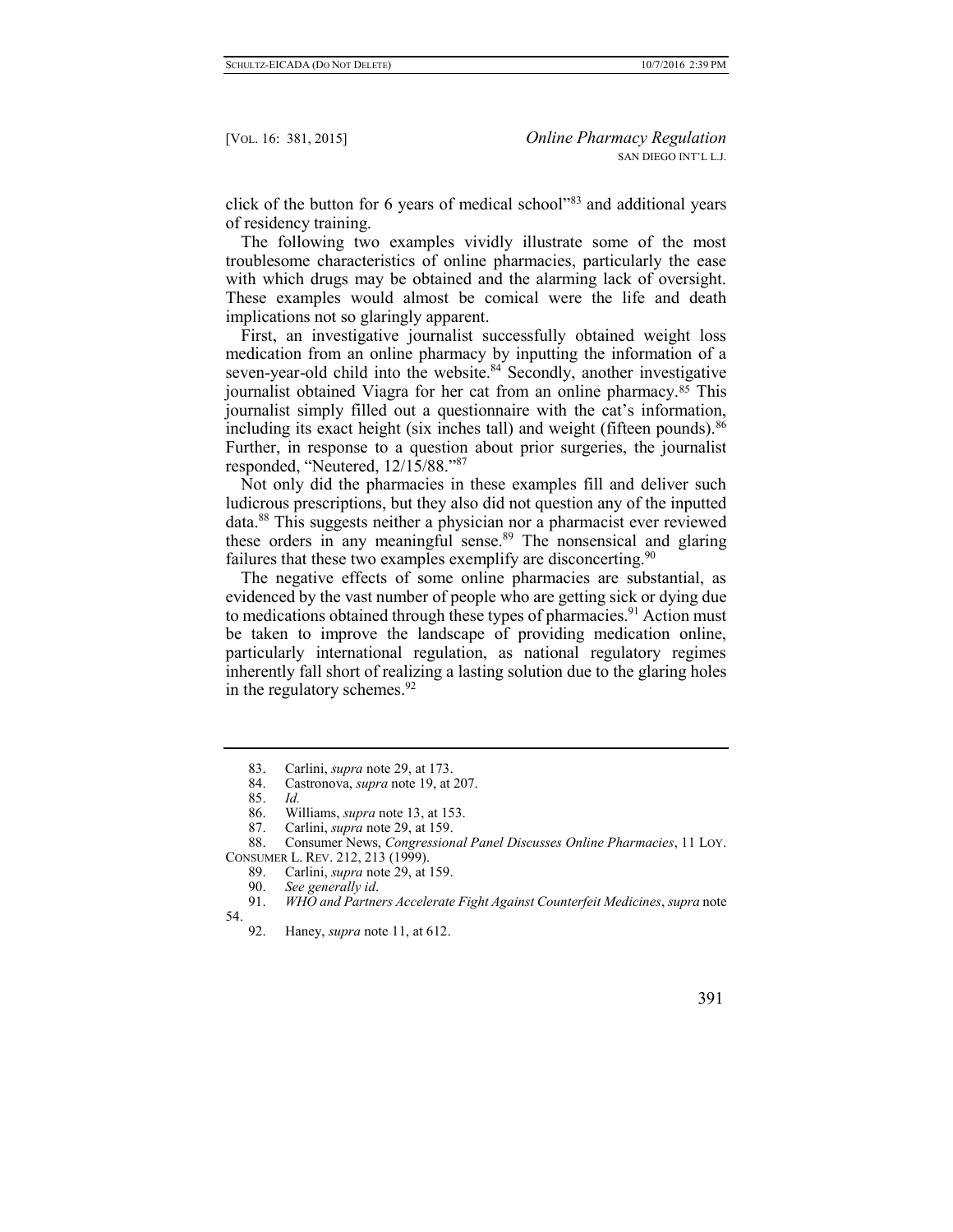#### III. INTERNATIONAL APPROACHES

Many scholars and health organizations have called for a comprehensive, unified international approach to regulating online pharmacies, including establishing "standardized regulations, operations, and reporting infrastructures supported by serious criminal penalties."<sup>93</sup> Nevertheless, international approaches to solving the problem of regulating online pharmacies have thus far, at best, provided short-term relief, not a lasting solution.

## *A. World Health Organization*

The WHO has explicitly recognized the potential for selling prescription drugs online to evade unilateral regulatory regimes and has noted that this poses a problem for consumers worldwide because it makes medical products that are "unapproved, fraudulent, unsafe, or ineffective" readily available.<sup>94</sup> In accordance with this recognition, the WHO has dedicated resources to address this problem beginning as early as 1997.<sup>95</sup>

For example, at the request of the Fiftieth World Health Assembly, the WHO created a group to gather information pertaining to the problems associated with online pharmacies.<sup>96</sup> This group collected data by collaborating with "drug regulatory agencies, national and international enforcement agencies, consumer groups, professional associations, and the pharmaceutical industry."<sup>97</sup> Subsequently, at the request of the Fifty-First World Health Assembly, the WHO investigated relevant "existing legislation, regulation, and guidelines."<sup>98</sup>

Thereafter, in a further effort to better understand how countries regulate the buying and selling of prescription medications online, the WHO sent a questionnaire to all 191 of its Member States and received responses from 58.<sup>99</sup> The results of the questionnaire "give good grounds for safety concerns."<sup>100</sup> The WHO received information that only five

<sup>93.</sup> *See*, *e.g.*, Brian A. Liang, *Fade to Black: Importation and Counterfeit Drugs*, 32 AM. J. L. & MED. 279, 312 (2006).

<sup>94.</sup> Brian A. Liang & Tim Mackey, *Searching for Safety: Addressing Search Engine, Website, and Provider Accountability for Illicit Online Drug Sales*, 35 AM. J. L. & MED. 125, 141 (2009).

<sup>95.</sup> *Id.*

<sup>96.</sup> Dr. Lembit Rägo, *Overview of activities by the World Health Organization*, WORLD HEALTH ORGANIZATION 7 (Sept. 24–25, 2001) http://apps.who.int/medicinedocs/ pdf/h2960e/h2960e.pdf.

<sup>97.</sup> *Id.*

<sup>98.</sup> *Id.*

<sup>99.</sup> *Id.* at 7–8.

<sup>100.</sup> *Id.* at 8.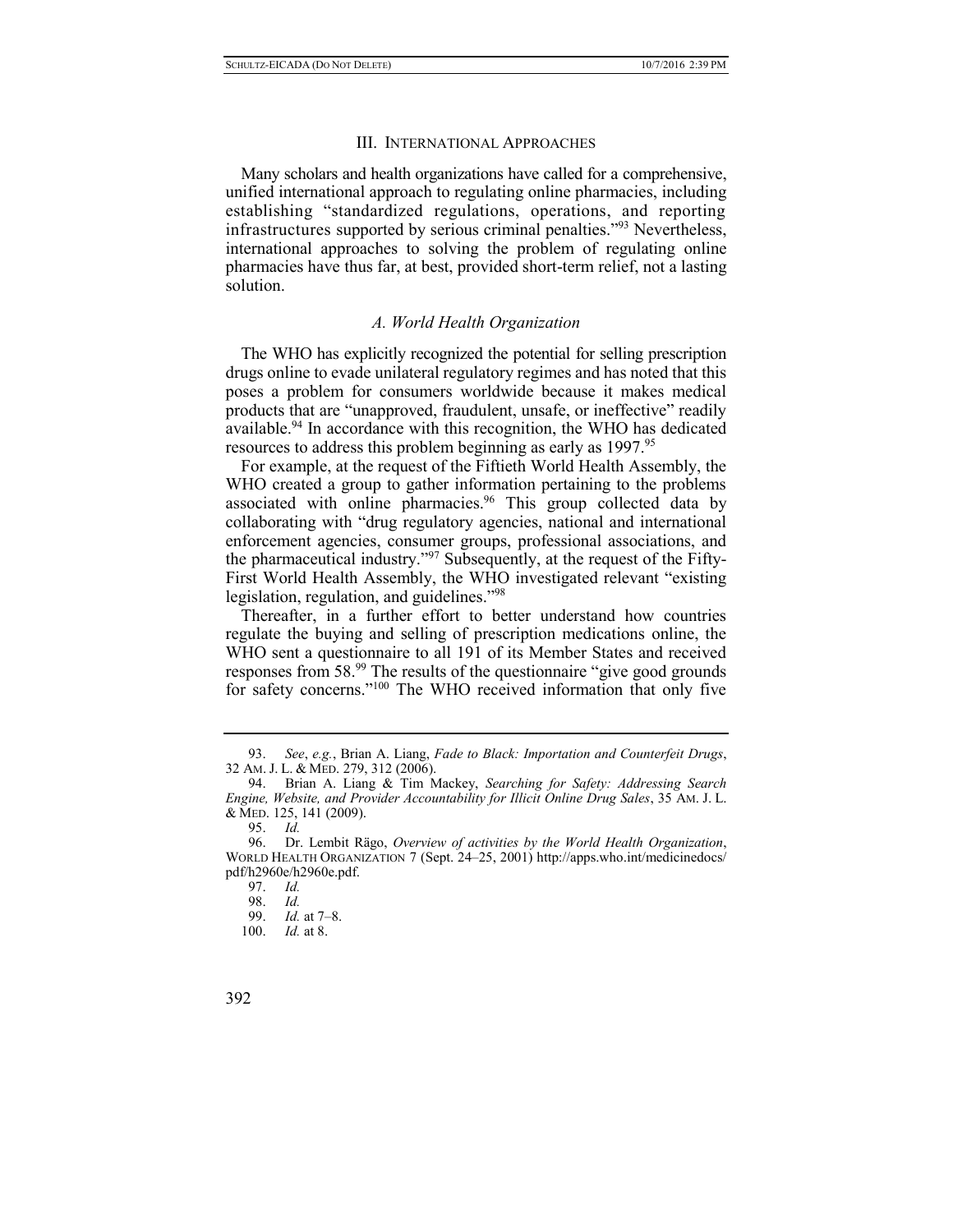countries "specifically regulate the promotion and sale of pharmaceuticals through the internet."<sup>101</sup>

The apparent dearth of national solutions evinced by this questionnaire, coupled with the other relevant data the WHO had previously obtained, resulted in the WHO's attempt to provide Member States with templates capable of being implemented locally.<sup>102</sup> These templates include an informational guidebook and a draft website for drug regulatory authorities.<sup>103</sup>

Specifically, the WHO guidebook, entitled *Medical Products and the Internet*: *A Guide to Finding Reliable Information*, serves as an educational tool for nations to present to their citizens.<sup>104</sup> The guidebook seeks to educate consumers on a variety of topics, including being able to locate warning signs on online pharmacies, such as: (1) advertisements that claim scientific breakthroughs, (2) advertisements claiming to be the exclusive source for a drug (and that it can only do so for a limited time), and (3) statements that the drugs pose no risks whatsoever.<sup>105</sup> The guidebook also includes a top-ten list of how prescription drugs can be dangerous and ways consumers can spot a legitimate online pharmacy.<sup>106</sup> This list includes tips about what to look for, including active ingredients, instructions on proper use, and warnings about possible negative side effects.<sup>107</sup>

The WHO has also endeavored to educate consumers worldwide about purchasing drugs online via its cooperation with the International Conference of Drug Regulatory Agencies ("ICDRA").<sup>108</sup> ICDRA conferences provide a forum for the regulatory bodies of the WHO Member States to share information and collaborate with one another

<sup>101.</sup> *Id.*

<sup>102.</sup> *Id.*

<sup>103.</sup> *Id.*

<sup>104.</sup> Ivette P. Gomez, Note, *Beyond the Neighborhood Drug Store: U.S. Regulation of Online Prescription Drug Sales by Foreign Business*, 28 RUTGERS COMPUTER & TECH. L.J. 431, 454–55 (2002).

<sup>105.</sup> *Id.* at 455.

<sup>106.</sup> *Id.*

<sup>107.</sup> *Id.*

<sup>108.</sup> Liang & Mackey, *supra* note 94, at 143.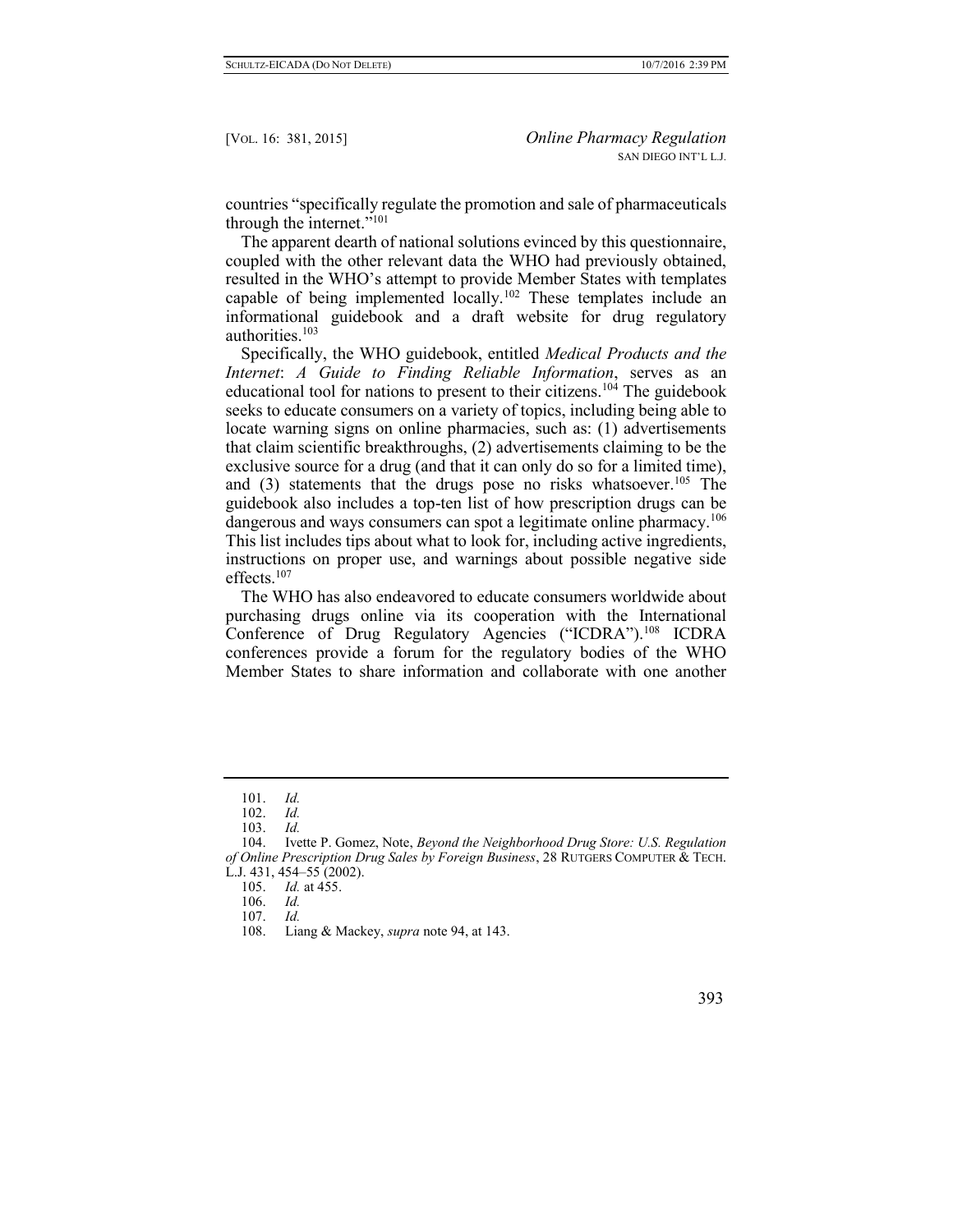about how to regulate online pharmacies.<sup>109</sup> The goal of these conferences is ultimately to harmonize regulations.<sup>110</sup>

The WHO has taken more directed action through the WHO International Medical Products Anti-Counterfeiting Taskforce ("IMPACT").<sup>111</sup> IMPACT "aims to build coordinated networks across and between countries in order to halt the production, trading, and selling of fake medicines around the globe."<sup>112</sup> Comprised of "international organizations, non-governmental organizations, enforcement agencies, pharmaceutical manufacturers associations, and drug and regulatory agencies," IMPACT recognizes the need for "an international multi-stakeholder" coordinated approach to solve these problems and protect consumers.<sup>113</sup> IMPACT presents "guiding" principles for model legislation" to help countries better align their laws with the policy of punishing or deterring this activity.<sup>114</sup>

## *B. Internet Healthcare Coalition*

Another international organization that has attempted to combat the negative effects of online pharmacies is the Internet Healthcare Coalition  $($ " $HC$ " $)$ <sup>115</sup>. The IHC is an international non-profit organization that consults with many government agencies and holds a yearly conference to discuss the problems regarding, *inter alia*, providing prescription medications online.<sup>116</sup> The specific aims of the organization are to: 1) educate parties involved in healthcare about providing healthcare online, 2) provide "models . . . of good and bad sources of online healthcare information and services," 3) promote pre-existing resources and create new resources pertaining to providing healthcare online, and 4) serve "as a representative . . . before public policymakers and with the media."<sup>117</sup> The IHC has become a "global leader" in educating people about using the internet for healthcare purposes.<sup>118</sup>

117. *Id.*

<sup>109.</sup> *International Conference of Drug Regulatory Authorities*, WORLD HEALTH ORGANIZATION, http://www.who.int/medicines/areas/quality\_safety/regulation\_legislation/icdra/ en/.

<sup>110.</sup> *Id.*

<sup>111.</sup> Liang & Mackey, *supra* note 94, at 143.

<sup>112.</sup> *About Us*, INTERNATIONAL MEDICAL PRODUCTS ANTI-COUNTERFEITING TASKFORCE, http://www.who.int/impact/about/en/.

<sup>113.</sup> *Id.*

<sup>114.</sup> *WHO and Partners Accelerate Fight Against Counterfeit* M*edicines*, *supra* note  $54.$  115.

Gomez, *supra* note 104, at 456.

<sup>116.</sup> John Mack, *The Internet Healthcare Coalition*, U.S. NATIONAL LIBRARY OF MEDICINE NATIONAL INSTITUTES OF HEALTH (Mar. 5, 2000), http://www.ncbi.nlm.nih. gov/pmc/articles/PMC1761844/.

<sup>118.</sup> Gomez, *supra* note 104, at 457.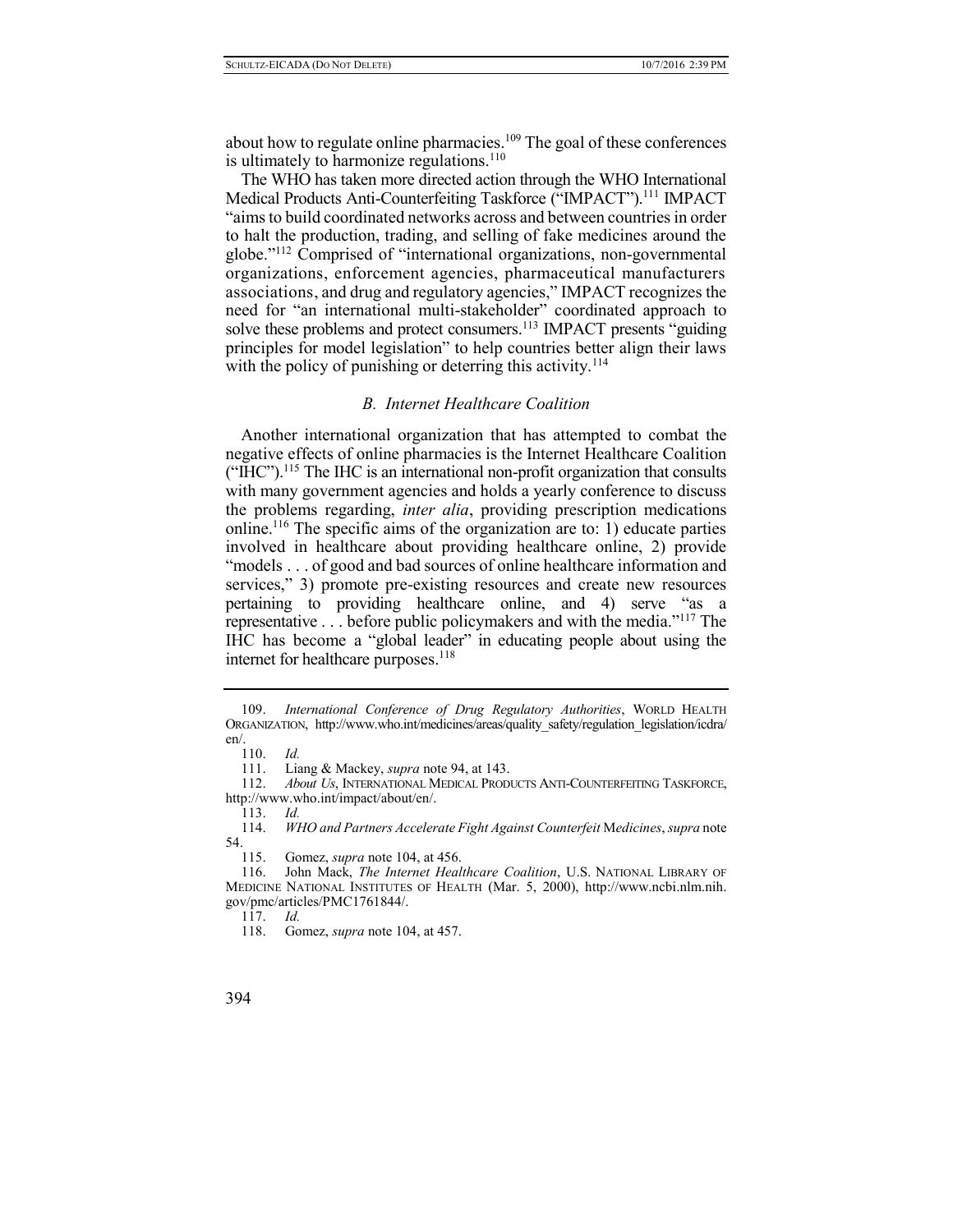In 2000, the IHC partnered with other organizations to formulate the "e-Health Ethics Initiative" ("the Initiative").<sup> $119$ </sup> The purpose of the Initiative was to "creat[e] a universal ethical code of conduct for health and medical websites."<sup>120</sup> The Initiative aimed to enable consumers to make better and more informed decisions by generating information that would help consumers understand the statements online pharmacies present on their websites. 121

# *C. INTERPOL*

INTERPOL has also recognized the problems of illicit online pharmacies and has created many task forces aimed at the enforcement of crimes, global education, and cooperation.<sup>122</sup> For instance, one of INTERPOL's flagship operations, Operation Pangea, is dedicated to targeting and intervening against the sale of illegal drugs online.<sup>123</sup> The operation conducts one mission annually consisting of a week of coordinated efforts among "customs, health regulators, national police, and the private sector."<sup>124</sup> Operation Pangea achieves its success by targeting the following: "internet service providers, payment systems, and the delivery service" utilized by illegal online pharmacies.<sup>125</sup>

Although only ten countries participated in the operation's inaugural year, 2008, the most recent phase in 2013 brought together about 100 countries.<sup>126</sup> There have been six phases of Operation Pangea to date and, collectively, they have identified and shut down a great number of websites engaged in illegal activity and have resulted in multiple arrests of those affiliated with the sale of illegal drugs online.<sup>127</sup>

In the most recent phase of Operation Pangea, Pangea VI, INTERPOL confiscated 10.1 million illicit and counterfeit pills worth about \$36

<sup>119.</sup> *Id.*

<sup>120.</sup> *Id.*

<sup>121.</sup> *Id.*

<sup>122.</sup> *See* Judy Siegel-Itzkovich, *Global Crackdown on Illicit Online Pharmacies*, PERMANENT FORUM ON INT'L PHARMACEUTICAL CRIME (July 2, 2014), http://pfipc.org/news1/9 global-crackdown-on-illicit-online-pharmacies.

<sup>123.</sup> *Operations*, INTERPOL, http://www.interpol.int/Crime-areas/Pharmaceutical-crime/ Operations/Operation-Pangea (last visited Jan. 13, 2013).

<sup>124.</sup> *Id.*

<sup>125.</sup> *Id.*

<sup>126.</sup> *Id.*

<sup>127.</sup> *See id.* (providing information about each Operation Pangaea mission to date).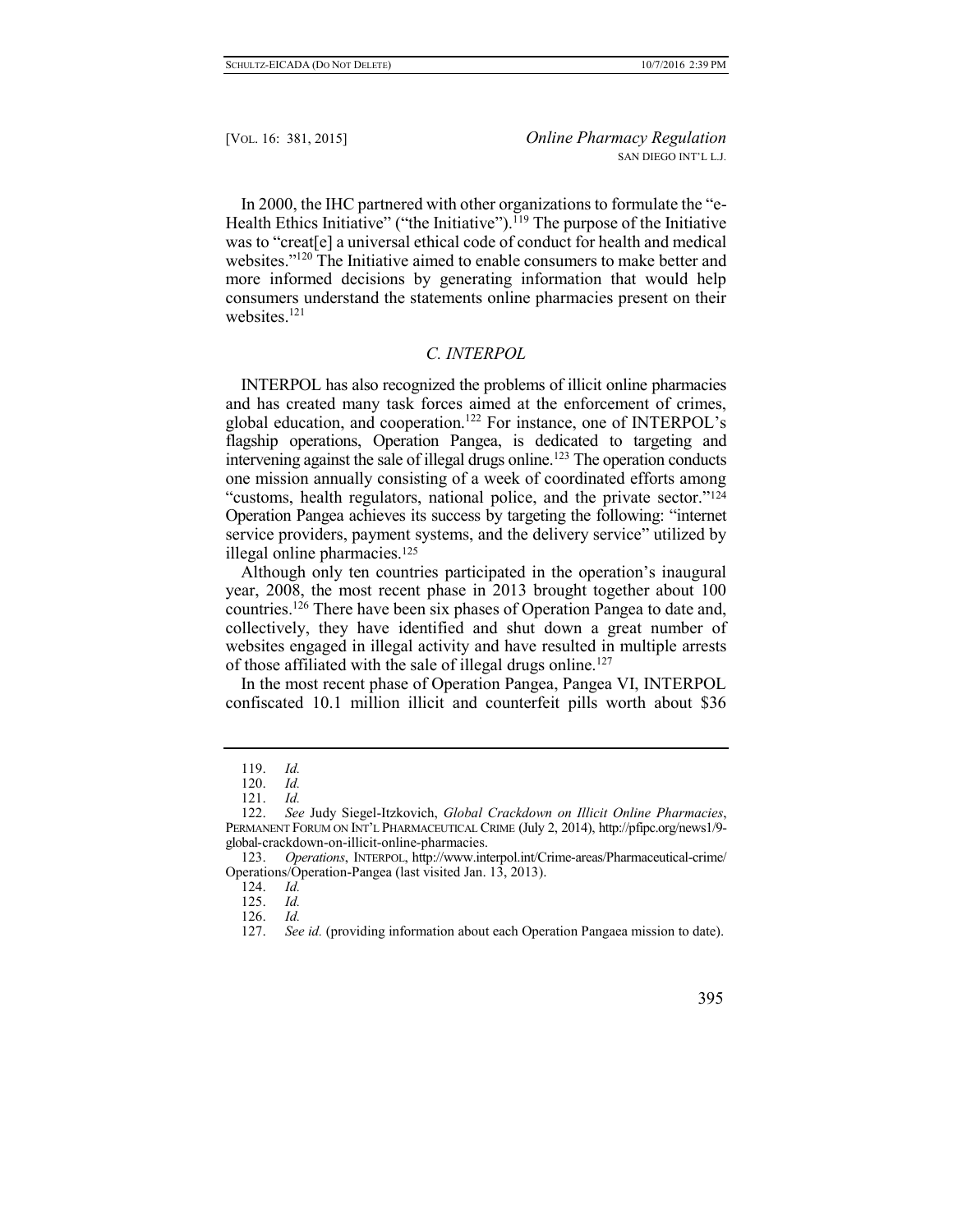million dollars, destroyed over 13,700 websites, either investigated or arrested about 213 individuals, and inspected over 500,000 packages, resulting in the confiscation of  $41,000$ <sup>128</sup> Major market players were involved in Pangea VI, including the United States, the United Kingdom, China, India, Japan, and Canada.<sup>129</sup>

In addition to Operation Pangea, INTERPOL has recently established another unit, the Medical Products Counterfeiting and Pharmaceutical Crime unit ("MPCPC"), which is designed to engage in the international enforcement of illicit online pharmacies.<sup>130</sup> This unit was created to support WHO-IMPACT in combatting online pharmaceutical crime.<sup>131</sup>

# *D. National Association of Boards of Pharmacy*

There are also smaller organizations dedicated to educating consumers about illegal online pharmacies.<sup>132</sup> One such organization is the National Association of Boards of Pharmacy ("NABP").<sup>133</sup> The NABP has been active in addressing the problems associated with online pharmacies. For instance, the NABP maintains a database with information about pharmacies and pharmacists.<sup>134</sup> Additionally, the NABP hosts a global certification program—Verified Internet Pharmacy Practice Site ("VIPPS")—that verifies online pharmacies as being legitimate.<sup>135</sup> The purpose of the VIPPS program is to put consumers on notice that an online pharmacy with a VIPPS certification has passed an independent inspection.<sup>136</sup>

This VIPPS program was established due to mounting public concern about the problems online pharmacies may pose to consumers, and it allows online pharmacies to boast a seal of approval on their website, should they satisfy the VIPPS requirements.<sup>137</sup> These requirements include "compliance with standards of privacy and authentication and security of

<sup>128.</sup> *Id.*

<sup>129.</sup> *International Operation Targets Online Sale of Illicit Medicines*, INTERPOL (June 27, 2013), http://www.interpol.int/News-and-media/News-media-releases/2013/PR077 (last visited Jan. 13, 2014).

<sup>130.</sup> *INTERPOL applauds Southeast Asia Operation Storm II's Success in Disrupting Trade of Counterfeit Medical Products*, INTERPOL (Jan. 27, 2010), http://www.interpol. int/News-and-media/News-media-releases/2010/PR007.

<sup>131.</sup> *Id.*

<sup>132.</sup> *See*, *e.g.*, *Who We Are*, ALLIANCE FOR SAFE ONLINE PHARMACIES, http://safeonlinerx. com/about-us/who-we-are/ (last visited Jan. 13, 2014).

<sup>133.</sup> *See About*, NATIONAL ASSOCIATION OF BOARDS OF PHARMACY, http://www. nabp.net/about (last visited Jan. 13, 2014).

<sup>134.</sup> Williams, *supra* note 13, at 181.

<sup>135.</sup> *Id.* at 181–82.

<sup>136.</sup> Castronova, *supra* note 19, at 220.

<sup>137.</sup> Oliver, *supra* note 16, at 99.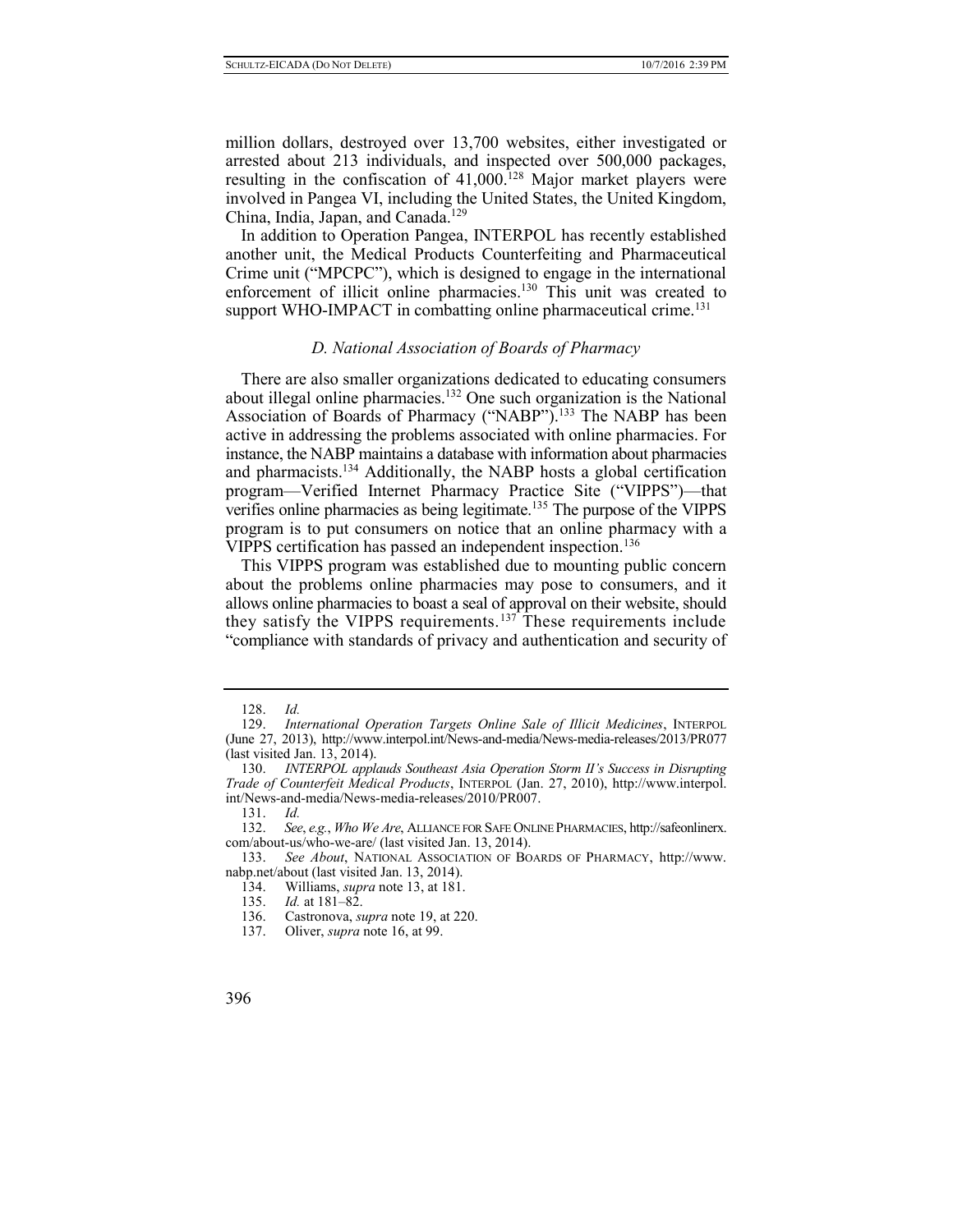prescriptions, adhere[nce] to quality assurance policy, and provid[ing] meaningful consultation between patients and pharmacists."<sup>138</sup>

Currently, there are thirty-five VIPPS certified pharmacies, eleven of which require membership in order to obtain medication, while the remaining twenty-four are open to all customers.<sup>139</sup> Although this program was the first attempt to establish a set of minimum standards for the online pharmacy industry, its effect has not been very successful, because participation is voluntary<sup>140</sup> and stricter regulation is needed.<sup>141</sup>

The NABP is also responsible for a more recent development in the international approach to regulating online pharmacies.<sup>142</sup> The NABP proposed to establish and become the official registry for a new domain name for buying pharmaceutical medications online, so that consumers can be confident in the safety of the drugs they are obtaining.<sup>143</sup> NABP promulgated this suggestion at the 2013 International Pharmacy Federation World Congress, where it further explained the uniform domain—".PHARMACY."<sup>144</sup> The uniform domain would ensure that accepted pharmacies "meet all the applicable regulatory standards . . . in the jurisdictions where they are based and where they serve patients."<sup>145</sup> These oversight standards would include "pharmacy licensure, drug authenticity, and valid prescription requirements."<sup>146</sup>

However, this proposal has faced a strong opposition that seeks to prevent it from being implemented.<sup>147</sup> Among the opponents to NABP

<sup>138.</sup> *VIPPS*, NATIONAL ASSOCIATION OF BOARDS OF PHARMACY, http://www.nabp. net/programs/accreditation/vipps (last visited Jan. 13, 2014).

<sup>139.</sup> *Find a VIPPS Pharmacy Online*, NATIONAL ASSOCIATION OF BOARDS OF PHARMACY, http://www.nabp.net/programs/accreditation/vipps/find-a-vipps-online-pharmacy/ (last visited Jan. 13, 2014).

<sup>140.</sup> Yoo, *supra* note 9, at 69.

<sup>141.</sup> Alexander, *supra* note 39.

<sup>142.</sup> *See NABP Shares Online Pharmacy Safety Information at International Pharmaceutical Federation World Congress*, NATIONAL ASSOCIATION OF BOARDS OF PHARMACY (Sept. 18, 2013 5:40 PM), https://www.nabp.net/news/nabp-shares-onlinepharmacy-safety-information-at-international-pharmaceutical-federation-world-congress.

<sup>143</sup>*. Id.*

<sup>144.</sup> *Id.*

<sup>145.</sup> *.PHARMACY and NABP*, NATIONAL ASSOCIATION OF BOARDS OF PHARMACY, http://www.nabp.net/programs/pharamcy/pharmacy-and-nabp (last visited Jan. 13, 2014).

<sup>146.</sup> *Id.*

<sup>147.</sup> *See*, *e.g.*, *Public Citizen, Demand Progress and RXRights.org Join Others Opposing U.S. Pharmacy Industry Group From Controlling "Pharmacy" Domain Registration*, PRWEB (May 30, 2013), http://www.prweb.com/releases/oppose/NABP-ICANN/prweb 10780126.htm.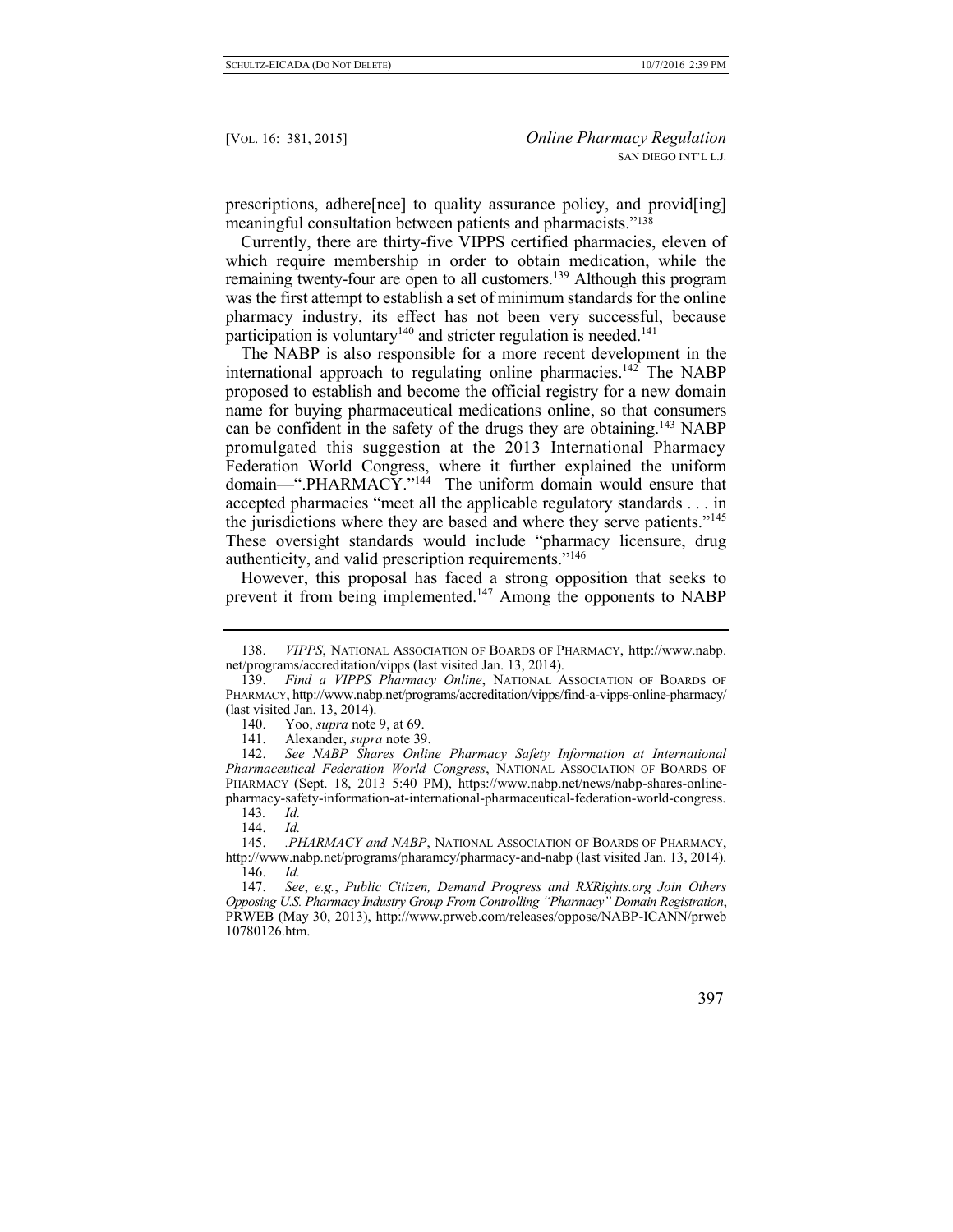controlling the ".PHARMACY" domain are Public Citizen, Demand Progress, and RxRights.org.<sup>148</sup> These opponents of NABP's proposal claim the operation will sacrifice consumer access to affordable medication in order to benefit pharmaceutical companies.<sup>149</sup>

## *E. Conclusion About International Approaches*

Although these aforementioned international approaches have seen some success, they have not had lasting effects on the online pharmacy industry. The problem requires more than education campaigns and short bursts of sporadic enforcement. Without re-directed efforts, there are still too many avenues for online pharmacies to exploit.

## IV. UNITED STATES APPROACH

## *A. Background*

The United States presents a domestic regulatory scheme illustrative of a unilateral, national approach to regulating online pharmacies. Traditionally, each state individually regulates pharmacies.<sup>150</sup> However, online pharmacies are regulated largely by the Food and Drug Administration ("FDA") and the Drug Enforcement Administration ("DEA").<sup>151</sup> The FDA regulates online pharmacies through the Federal Food, Drug, and Cosmetic Act ("FDCA"), while the DEA regulates online pharmacies through the Controlled Substances Act ("CSA").<sup>152</sup> Although the two agencies often work together, the FDA focuses on what has been categorized as "noncontrolled substances", while the DEA focuses on what has been categorized as "controlled substances."<sup>153</sup>

With this infrastructure in place, the distribution of prescription drugs in the United States has been "one of the safest systems in the world."<sup>154</sup> However, with the emergence of online pharmacies, the United States has been forced to change its model and adapt its regulations to accommodate

<sup>148.</sup> *Id.*

<sup>149.</sup> *Id.*

<sup>150.</sup> Oliver, *supra* note 16, at 99.<br>151. Karberg, *supra* note 15, at 1

Karberg, *supra* note 15, at 118.

<sup>152.</sup> *[Id.](https://a.next.westlaw.com/Link/Document/FullText?findType=L&pubNum=1000546&cite=21USCAS801&originatingDoc=I170e8b0f038411e09b8c850332338889&refType=LQ&originationContext=document&transitionType=DocumentItem&contextData=(sc.DocLink))*

<sup>153.</sup> *Id.*

<sup>154.</sup> Clifton, *supra* note 23, at 544; *but cf.* Geoffrey Kabat, *Natural Does Not Mean Safe*, SLATE, [http://www.slate.com/articles/health\\_and\\_science/medical\\_examiner/2012/11/herbal\\_](http://www.slate.com/articles/health_and_science/medical_examiner/2012/11/herbal_) supplement dangers fda does not regulate supplements and they can.1.html (last visited Jan. 17, 2014) (recognizing that there are still problems with such regulations, including the health risks associated with the exemptions from FDA regulation afforded to "dietary and herbal supplements").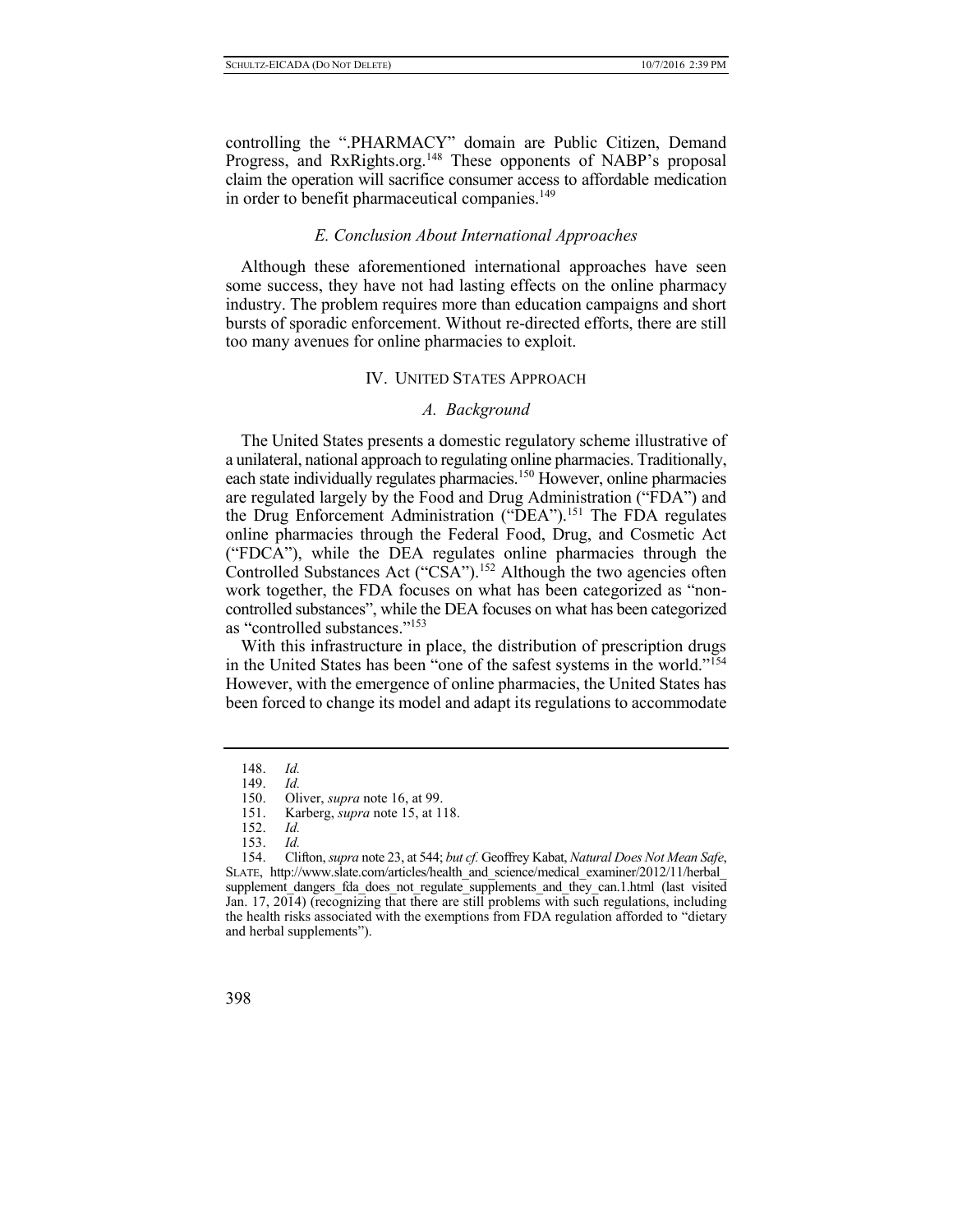the benefits of online pharmacies, while also attempting to eliminate the harms.<sup>155</sup>

One way in which the DEA has attempted to combat illicit online pharmacies was by creating a database named the Automation of Reports and Consolidated Orders System ("ARCOS").<sup>156</sup> This program requires manufacturers and distributors of pharmaceuticals to provide the DEA with information about narcotic substances.<sup>157</sup> The goal is to allow the DEA to utilize this data to pursue investigative leads where consumers were purchasing abnormally high volumes of controlled substances.<sup>158</sup> Furthermore, the DEA implemented the "Internet Distributor Initiative" and the "Internet Industry Initiative" in an attempt to make distributors accountable for their misdeeds and raise awareness among other parties who are involved in the misdeeds, including delivery services and credit card companies.<sup>159</sup>

These initiatives may have brought about some success.<sup>160</sup> A study performed by the National Center on Addiction and Substance Abuse at Columbia University indicated that rogue internet pharmacies decreased 25% from 2004 to 2008.<sup>161</sup> However, a regulatory framework was needed to further combat online pharmacies, and that need that was realized in 2008 with the passage of the Ryan Haight Online Consumer Protection Act of 2008.

## *B. The Ryan Haight Online Consumer Protection Act of 2008*

Ryan Haight's story motivated Congress to amend the Controlled Substances Act ("CSA") by passing the Ryan Haight Online Pharmacy Consumer Protection Act of 2008 ("Ryan Haight Act").<sup>162</sup> This piece of legislation is essentially the first in the United States to specifically attack the problem of online pharmacies.<sup>163</sup> The act explicitly prohibits distributing

<sup>155.</sup> *See generally* Kabat, *supra* note 154, at 544.

<sup>156.</sup> Monica Kim Sham, Note, *Down on the Pharm: The Juvenile Prescription Drug Abuse Epidemic and the Necessity of Holding Parents Criminally Liable for Making Drugs Accessible in Their Homes*, 27 J. CONTEMP. HEALTH L. & POL'Y 426, 440 (2011).

<sup>157.</sup> *Id.*

<sup>158.</sup> *Id.*

<sup>159.</sup> *Id.*

<sup>160.</sup> *Id.* at 440–41.

<sup>161.</sup> *Id.*

<sup>162.</sup> *See* Karberg, *supra* note 15, at 114, 122.

<sup>163.</sup> *Id.* at 122.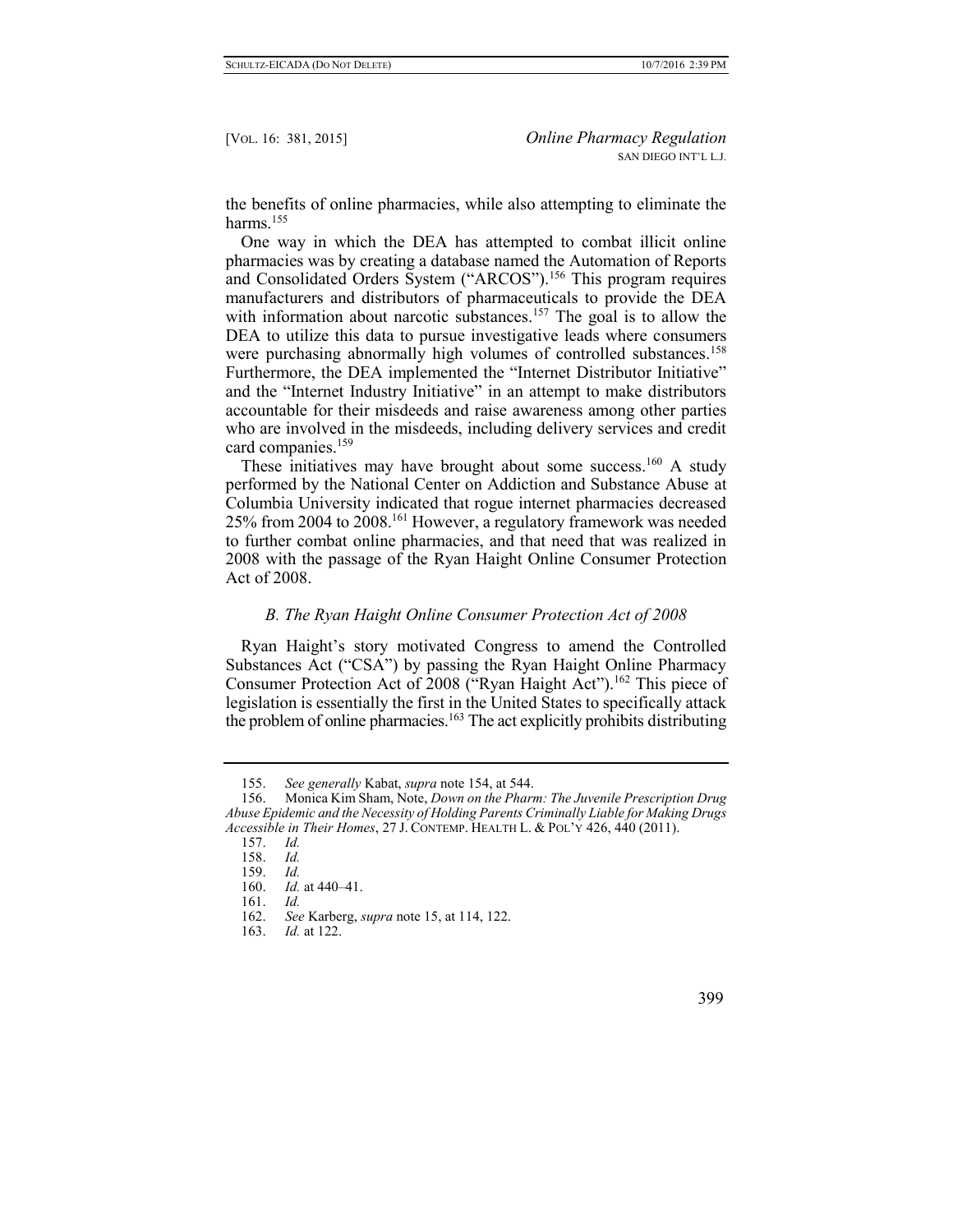controlled substances online without a doctor-patient physical examination.<sup>164</sup> Accordingly, the online pharmacies that already require a doctor-patient examination—the traditional online pharmacies—are not targeted, while prescribing-based and rogue pharmacies are the subject of the Act.<sup>165</sup> The purpose of the Ryan Haight Act has been described as a means "to protect consumers by ensuring that only legitimate, law-abiding Web sites dispense controlled substances via the Internet."<sup>166</sup>

The Ryan Haight Act specifically states, "[n]o controlled substance that is a prescription drug as determined under the Federal Food, Drug, and Cosmetic Act may be delivered, distributed, or dispensed by means of the internet without a valid prescription."<sup>167</sup> A valid prescription is defined as "a prescription that is issued for a legitimate medical purpose in the course of professional practice by—(i) a practitioner who has conducted at least 1 in-person medical evaluation of the patient; or (ii) a covering practitioner."<sup>168</sup> A covering practitioner is one who:

conducts a medical evaluation (other than an in-person medical evaluation) at the request of a practitioner who—(i) has conducted at least 1 in-person medical evaluation of the patient or an evaluation of the patient through the practice of telemedicine within the previous 24 months; and (ii) is temporarily unavailable to conduct the evaluation of the patient.169

Moreover, the Ryan Haight Act mandates a new DEA registration for online pharmacies.<sup>170</sup> This registration allows the DEA to better recognize and keep track of the misdeeds of online pharmacies.<sup>171</sup>

Not only must an online pharmacy now register with the DEA in order to operate legally, but it must also report the amount of controlled substances it distributes, by any means, during a given month, if the amount it has distributed is above the given threshold requirements.<sup>172</sup> The threshold requirements are as follows: "(A) 100 or more prescriptions dispensed. (B) 5,000 or more dosage units of all controlled substances combined."<sup>173</sup>

<sup>164.</sup> Lipman, *supra* note 32, at 552; Controlled Substances Act (CSA), 21 U.S.C. § 829(e)(2)(A)(i) (2012).

<sup>165.</sup> *See* Sarah Rubenstein, *New Bill Targets Rogue Druggists on the Internet*, WALL ST. J. (Oct. 9, 2008 12:01 AM), http://online.wsj.com/news/articles/SB12235152 1815117817.

<sup>166.</sup> Implementation of the Ryan Haight Act, *supra* note 75, at 15,609.

<sup>167.</sup> 21 U.S.C. § 829(e)(1).

<sup>168.</sup> [21 U.S.C. § 829\(e\)\(2\)\(A\).](https://1.next.westlaw.com/Link/Document/FullText?findType=L&pubNum=1000546&cite=21USCAS829&originationContext=document&transitionType=DocumentItem&contextData=(sc.Search)#co_pp_9e660000185f2)

<sup>169.</sup> 21 U.S.C. § 829(e)(2)(C).

<sup>170.</sup> Implementation of the Ryan Haight Act, *supra* note 75, at 15,599; *see also* Karberg, *supra* note 15, at 124–25.

<sup>171.</sup> Karberg, *supra* note 15, at 124–25.

<sup>172.</sup> Implementation of the Ryan Haight Act, *supra* note 75, at 15,601; 21 U.S.C. §  $827(d)(2)$ .

<sup>173.</sup> 21 U.S.C. § 827(d)(2)(A); 21 U.S.C. § 827(d)(2)(B).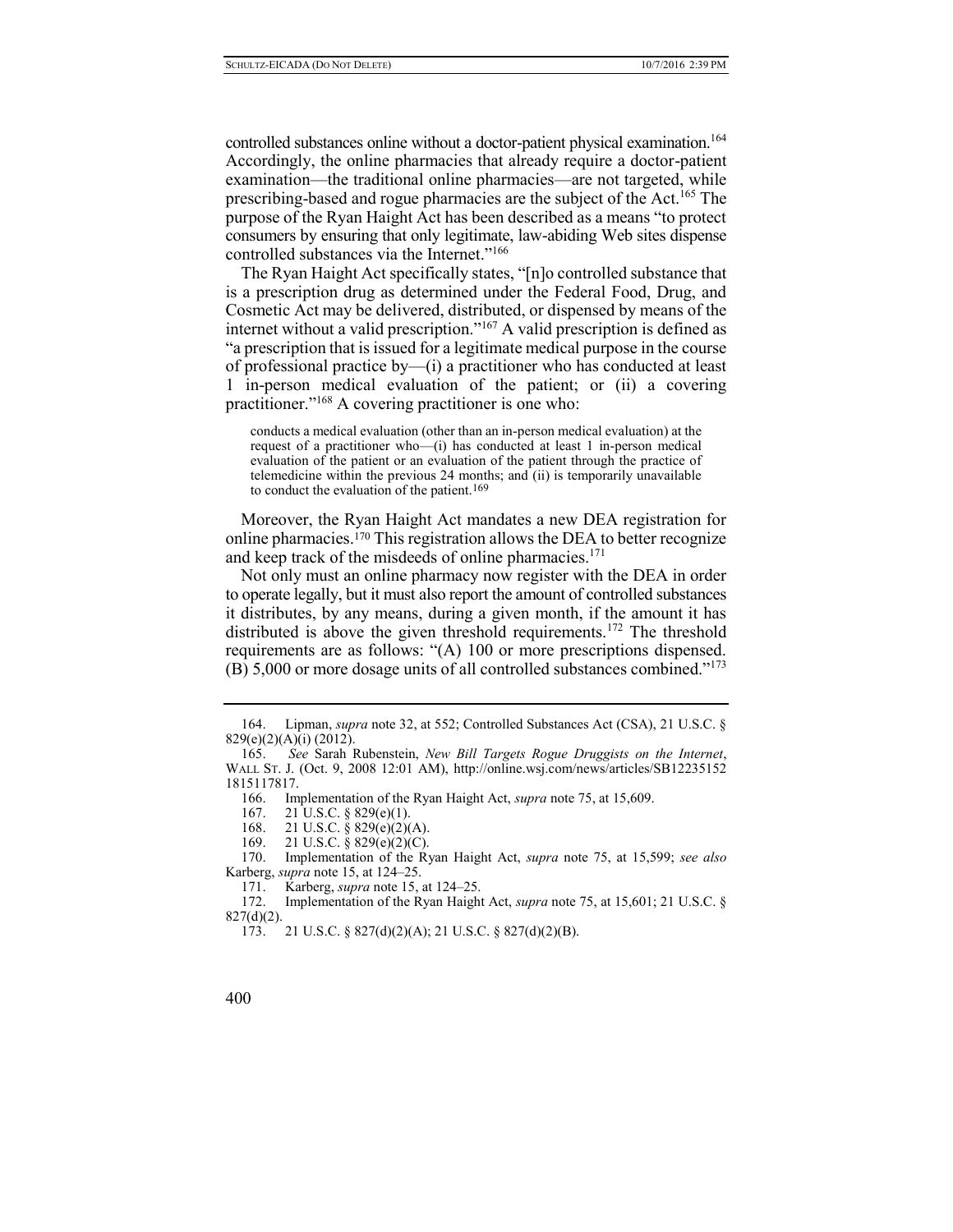The Ryan Haight Act also requires an online pharmacy to display specific information about its operations on its website.<sup>174</sup> First, the online pharmacy must post a statement and declaration of compliance with the new regulations.<sup>175</sup> Second, the online pharmacy must prominently display the following information: "[t]he name and address of the pharmacy, [t]he pharmacy's telephone number and email address," the qualifications and contact information of the pharmacist in charge, "[a] list of the states in which the pharmacy is licensed to dispense controlled substances," a certificate of registration to distribute controlled substances, the qualifications and contract information of the person who will provide medical evaluations or issue prescriptions for controlled substances, and a statement of notice.<sup>176</sup>

The Ryan Haight Act also adds two new crimes to the existing CSA regulatory framework.<sup>177</sup> Specifically, the Ryan Haight Act provides that, "[i]t shall be unlawful for any person to knowingly or intentionally— $(A)$ deliver, distribute, or dispense a controlled substance by means of the internet, except as authorized by this subchapter; or (B) aid or abet . . . any activity described in subparagraph (A) that is not authorized by this subchapter."<sup>178</sup>

The Ryan Haight Act also broadens the civil liability for violations by allowing states to bring a civil action in federal court.<sup>179</sup> Specifically, the Act provides, "[i]n any case in which the State has reason to believe that an interest of the residents of that State has been or is being threatened or adversely affected by the action of [sic] [an] Internet site" may bring an action in a federal district court.<sup>180</sup> Relief in these instances is not limited to equitable damages; legal damages are also available.<sup>181</sup>

The DEA attempted to articulate, in a press conference, the most important features of the Ryan Haight Act as: 1) requiring at least one face-to-face medical examination between a patient and a doctor a prescription

<sup>174.</sup> Implementation of the Ryan Haight Act, *supra* note 75, at 15,602–03; 21 U.S.C. § 831.

<sup>175.</sup> 21 U.S.C. § 831(a); 21 U.S.C. § 831(e).

<sup>176.</sup> 21 U.S.C. § 831(c).

<sup>177.</sup> Implementation of the Ryan Haight Act, *supra* note 75, at 15,602–03; 21 U.S.C.  $§ 841(h) (2010).$ 

<sup>178.</sup> 21 U.S.C. § 841(h).

<sup>179.</sup> Implementation of the Ryan Haight Act, *supra* note 75, at 15,602; 21 U.S.C. § 882(c) (2009).

<sup>180</sup>*.* 21 U.S.C. § 882(c).

<sup>181.</sup> *See id.*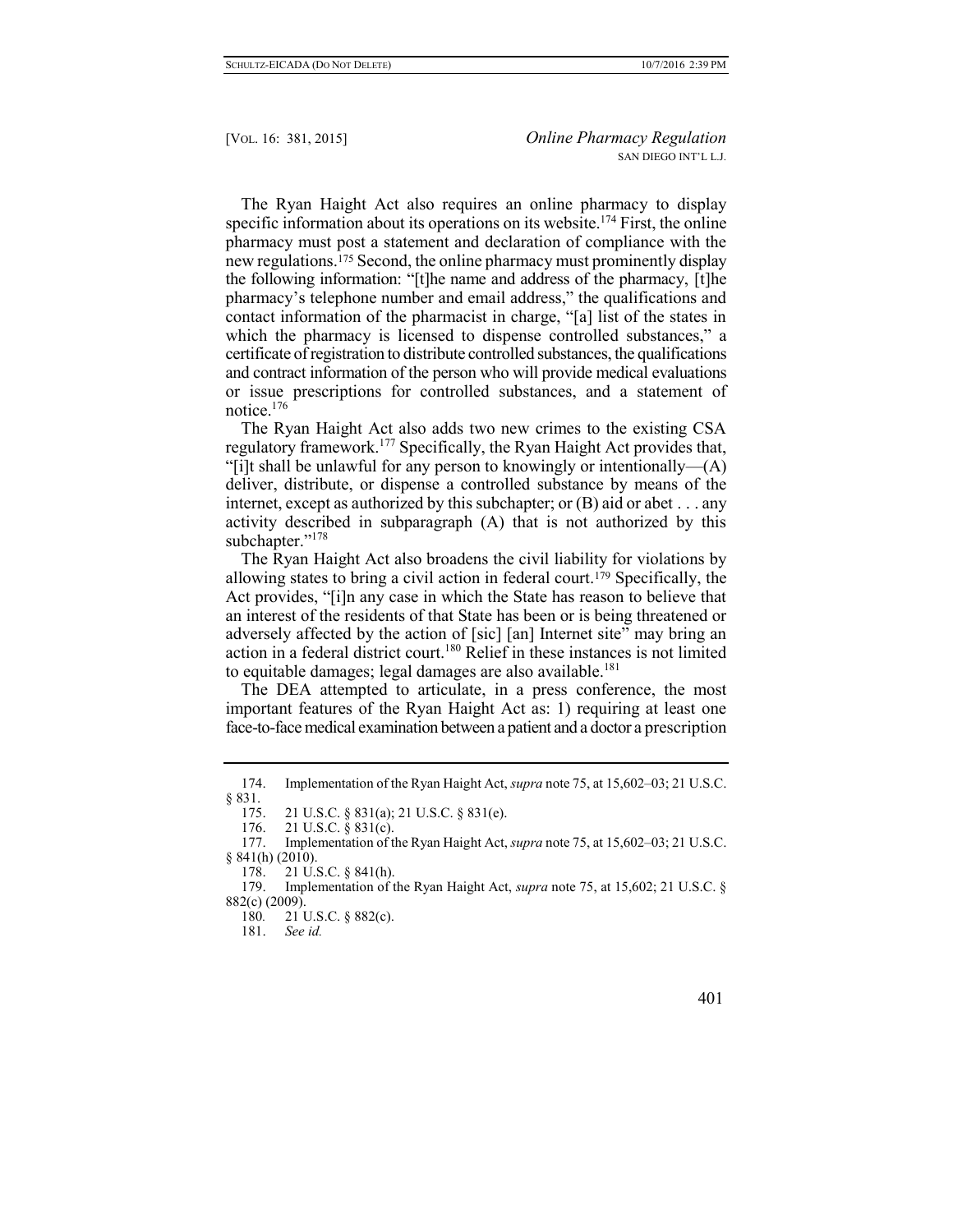for a controlled substance to be valid, 2) requiring a DEA endorsement before an online pharmacy may distribute controlled substances online, 3) deterring the sale of certain drugs by increasing the penalties associated with selling such drugs, 4) prohibiting advertising the illegal sale of controlled substances online, 5) requiring an online pharmacy to post truthful information about its operation, and 6) allowing a civil state cause of action for state attorney generals.<sup>182</sup>

# *1. Strengths of the Ryan Haight Act*

The Ryan Haight Act is not a perfect example of domestic regulation; nevertheless, there are some merits in its approach to regulating online pharmacies, as it embraces the right policies and is capable of serving as a good model for expansion.<sup>183</sup> Although still new in its implementation, the Ryan Haight Act has been recognized as having had a significant impact on reducing the number of domestic online pharmacies operating illegally.<sup>184</sup> Specifically, the Ryan Haight Act has had the greatest influence on combatting prescribing-based online pharmacies, both through prosecutions for noncompliance and through the deterrent effect it has, because of the clear message it sends to operators of online pharmacies about what is and is not legal.<sup>185</sup> In fact, five years after the Ryan Haight Act passed, prescribing-based online pharmacies have been "largely eliminated" in the United States.<sup>186</sup>

Arguably the most prominent strength of the Ryan Haight Act is that it requires online pharmacies to obtain a valid prescription in order to distribute drugs, which must consist of at least one face-to-face doctorpatient interaction.<sup>187</sup> This requirement, at least in theory, puts an end to prescribing-based and "rogue" online pharmacies<sup>188</sup> and has led to the government prosecuting the operators of such pharmacies.<sup>189</sup> Unfortunately, although this new requirement is necessary for compliance, it is not

<sup>182.</sup> *Congress Passes Ryan Haight Online Consumer Protection Act*, DRUG ENFORCEMENT AGENCY (Oct. 1, 2008), http://www.justice.gov/dea/pubs/pressrel/pr100 108.html.

<sup>183.</sup> *Drug Dealers on the Internet: Is the DEA enforcing the Ryan Haight Act?*, LEGITSCRIPT (June 2011), http://www.legitscript.com/download/LegitScript-DEA-Rogue-Internet-Pharmacy-Analysis.pdf (noting that the DEA has not effectively enforced the Ryan Haight Act).

<sup>184.</sup> *National Drug Control Strategy*, OFFICE OF NATIONAL DRUG CONTROL POLICY (2010), http://www.whitehouse.gov/sites/default/files/ondcp/policy-and-research/ndcs2010.pdf.

<sup>185.</sup> Lipman, *supra* note 32, at 553.

<sup>186.</sup> *Id.*

<sup>187.</sup> *See* Karberg, *supra* note 15, at 126; 21 U.S.C. § 829 (2009).

<sup>188.</sup> Karberg, *supra* note 15, at 126.

<sup>189.</sup> Lipman, *supra* note 32, at 553.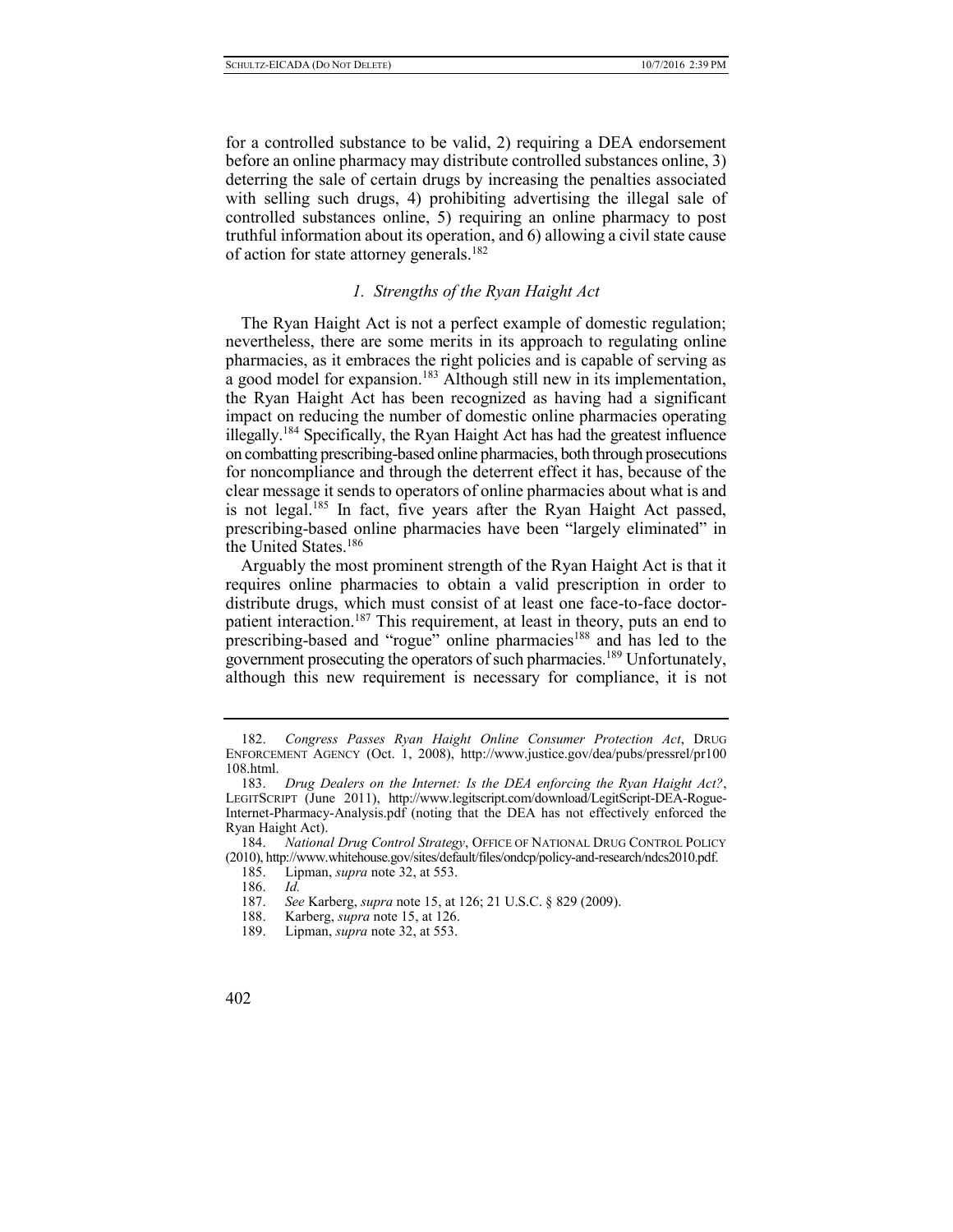sufficient because other regulations must be adhered to as well, such as the mandate that controlled substances "be issued for a legitimate medical purpose by an individual practitioner acting in the usual course of his professional practice."<sup>190</sup>

Another strength of the Ryan Haight Act is the requirement that online pharmacies register with the DEA, in order to be authorized to dispense controlled substances online.<sup>191</sup> Such a requirement was previously in place for traditional brick-and-mortar pharmacies, and this new requirement helps put online pharmacies on "equal footing" with these traditional pharmacies.<sup>192</sup> Now, unregistered sites are illegal and, thus, the DEA can shut down any unregistered site and pursue both criminal and civil legal action.<sup>193</sup>

A beneficial corollary of this registration requirement is that it can simultaneously act as a database for legitimate online pharmacies.<sup>194</sup> In fact, one commentator has suggested that a list of DEA registered online pharmacies can set "the foundation for cooperation with other government agencies and business entities while also educating consumers as to the legitimacy of the pharmacies they visit online."<sup>195</sup>

Additionally, the Ryan Haight Act's requirement that each site discloses certain information about its operations is a very effective means of educating consumers about the legality of the drugs they purchase online.<sup>196</sup> The disclosure is effective, in part, due to the requirement that the information be conspicuously posted.<sup>197</sup>

Another strength of the Ryan Haight Act is the notice it gives to operators of online pharmacies, physicians, and pharmacists: all pharmacies, whether operating online or out of a storefront, are now going to be held to the same standards.<sup>198</sup> The Ryan Haight Act does this by setting a standard "baseline professional conduct" for doctors and pharmacists

<sup>190</sup>. Implementation of the Ryan Haight Act, *supra* note 76, at 15,599 (referring to [21 CFR 1306.04\(a\)\)](https://1.next.westlaw.com/Link/Document/FullText?findType=L&pubNum=1000547&cite=21CFRS1306.04&originationContext=document&transitionType=DocumentItem&contextData=(sc.Search)#co_pp_8b3b0000958a4).

<sup>191.</sup> Karberg, *supra* note 15, at 123–25.<br>192. *Id.* at 123

*Id.* at 123

<sup>193.</sup> *Id.* at 125; *see also* Implementation of the Ryan Haight Act, *supra* note 75, at 15,599.<br>194.

Karberg, *supra* note 15, at 125.

<sup>195.</sup> *Id.*

<sup>196.</sup> *Id.* at 125–26.

<sup>197.</sup> *Id.* at 126.

<sup>198.</sup> Implementation of the Ryan Haight Act, *supra* note 75, at 15,609–10; *see* also Karberg*, supra* note 15, at 125–26.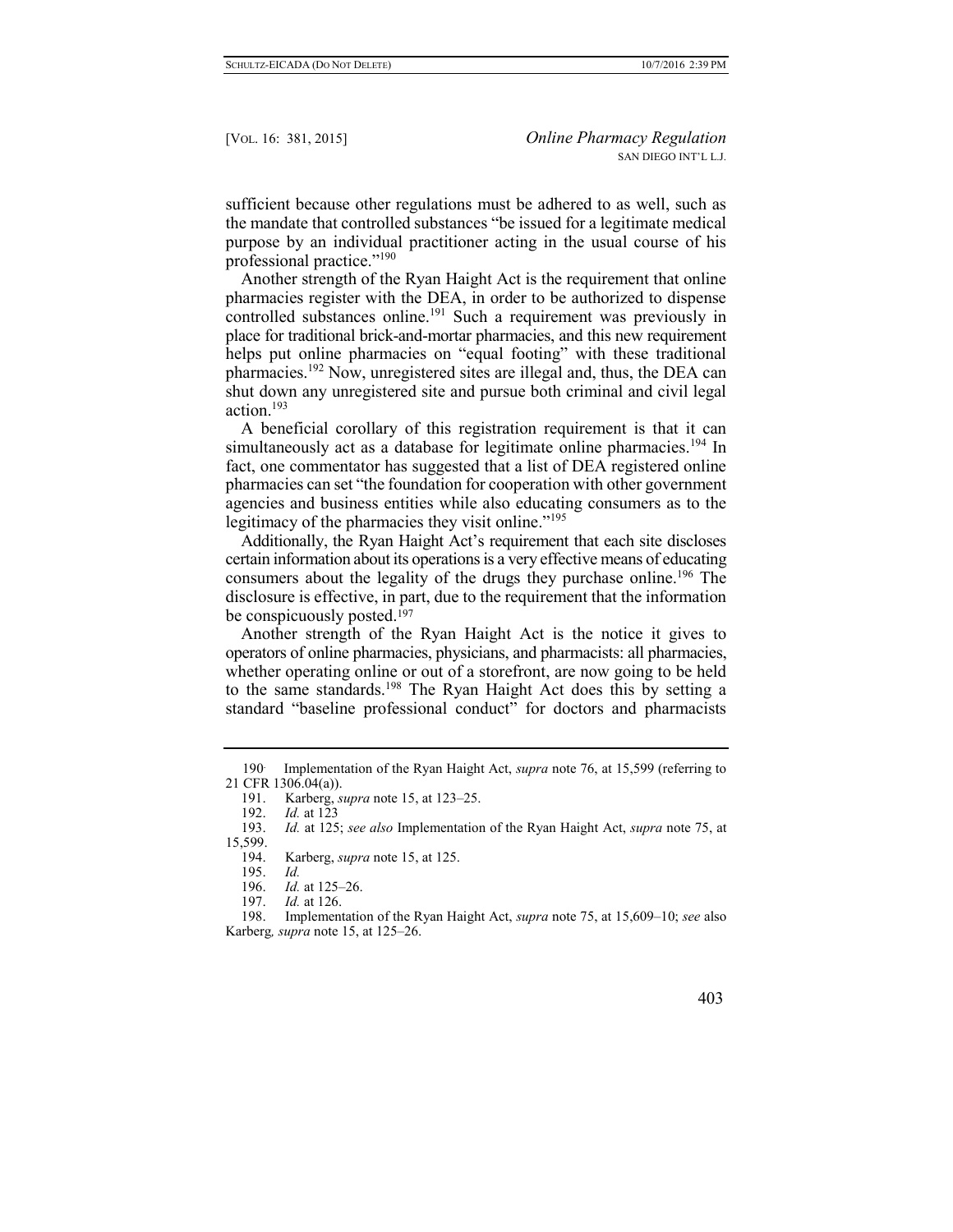participating in the online pharmacy market.<sup>199</sup> This notice applies not only to the individuals who knowingly have been operating illegal sites, but also to those who were under the impression that their online prescribing or distribution practices were legitimate.<sup>200</sup> Accordingly, all involved in the online pharmacy market can no longer expect the disparate treatment online pharmacies had been receiving as compared with brickand-mortar pharmacies, and they are effectively on notice that the United States has recognized the problems associated with illicit online pharmacies and has implemented more stringent regulations in response to those problems.

The Ryan Haight Act also features an increase in the severity of punishments for violations of the CSA.<sup>201</sup> Violators of the Ryan Haight Act face criminal penalties that could be double what they were prior to the passage of the Ryan Haight Act.<sup>202</sup> Furthermore, the Ryan Haight Act broadened the scope of civil liability by allowing states to bring a civil action on behalf of their citizens if they believe the citizens of their state are being negatively affected by an online pharmacy.<sup>203</sup> Remedies available under such a suit include legal damages and equitable relief.<sup>204</sup> These added penalties are beneficial, as they may deter illicit online pharmacy operators or preclude them from continuing their operations or starting new ones.

## *2. Weaknesses of the Ryan Haight Act*

Despite its apparent successes, the Ryan Haight Act is not a comprehensive safeguard. Its scope is too narrow in addressing only "controlled substances," a small fraction of prescriptions dispensed in the United States.<sup>205</sup> This confined scope also leaves a gap in consumer protection, vis-a-vis foreign pharmacies, and does not protect patient privacy.<sup>206</sup>

Non-controlled substances also pose dangers for consumers.<sup>207</sup> Noncontrolled substances include a wide variety of prescription drugs, from the erectile dysfunction drugs Viagra and Cialis, to the painkiller Celebrex,

<sup>199.</sup> Karberg, *supra* note 15, at 126.

<sup>200.</sup> Lipman, *supra* note 32, at 553.

<sup>201.</sup> Karberg*, supra* note 15, at 122–23; *see also Congress Passes Ryan Haight Online Consumer Protection Act*, *supra* note 182.

<sup>202.</sup> *See Congress Passes Ryan Haight Online Consumer Protection Act*, *supra* note 182.

<sup>203.</sup> 21 U.S.C. § 882 (2013).

<sup>204.</sup> Karberg, *supra* note 15, at 128.

<sup>205.</sup> *Id.* at 131–32.

<sup>206.</sup> *Id.*

<sup>207.</sup> *Id.* at 131.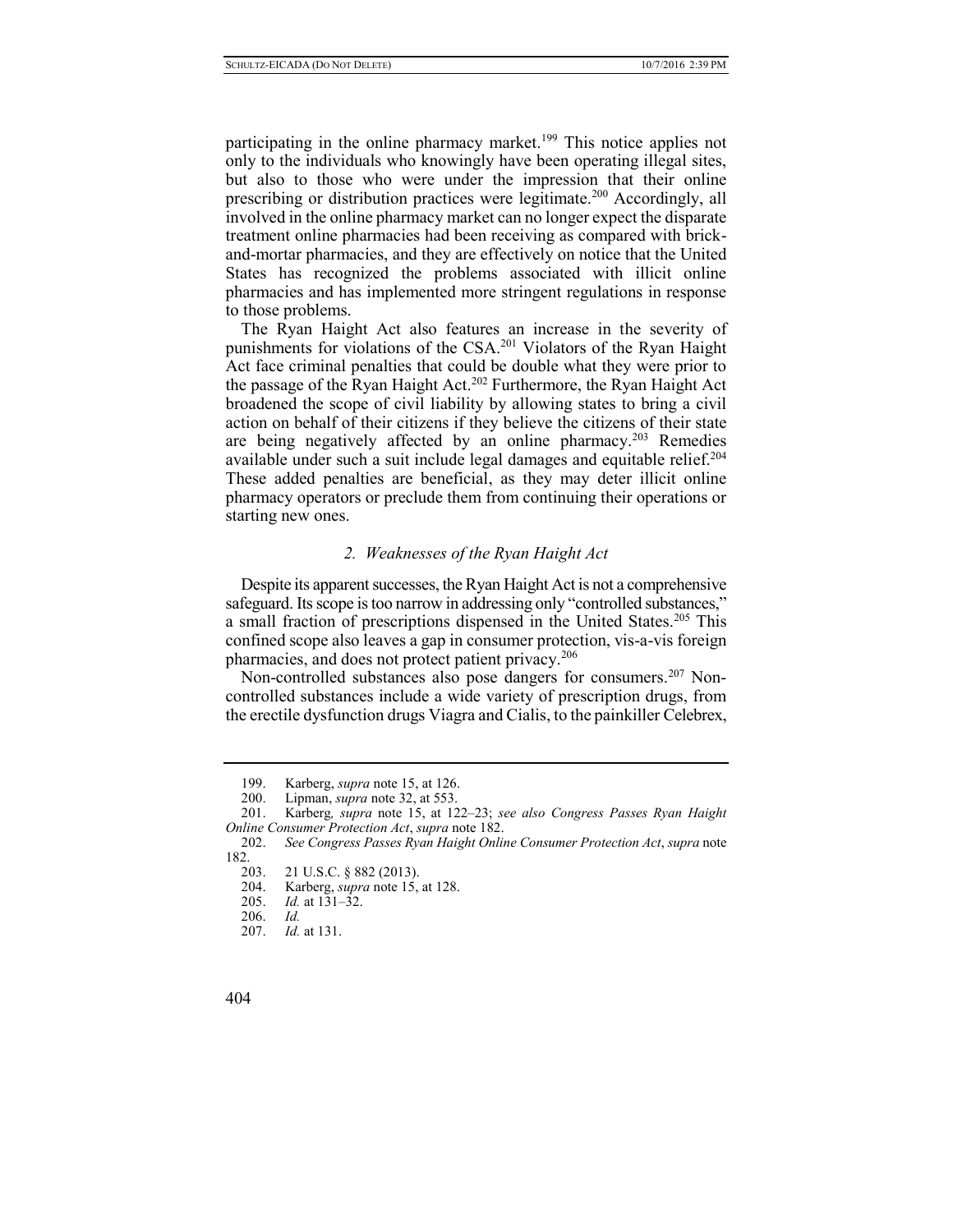and the muscle relaxant Soma.<sup>208</sup> Unfortunately, online pharmacies target these and other excluded drugs.<sup>209</sup> In particular, drugs with weight-loss or erectile dysfunction appeal are internet marketed for the supposed "privacy" of the transaction.<sup>210</sup> Future regulations must also address non-controlled substances, because they pose some of the same quality concerns as many controlled substances and are potentially harmful.<sup>211</sup>

The same two senators who introduced the Ryan Haight Act to Congress, Dianne Feinstein and Jeff Sessions, have voiced their concern about the Act's insufficient scope in Congress.<sup>212</sup> These senators have unsuccessfully called for the passage of the Online Pharmacy Safety Act of 2011,<sup>213</sup> which essentially would have broadened the scope of the Ryan Haight Act to include regulation of all prescription drugs instead of merely addressing non-controlled substances.<sup>214</sup> The bill also called for an amendment to the FDCA and participation from the Secretary of Health and Human Services and the FDA in administering the law.<sup>215</sup>

The most serious failure of the Ryan Haight Act is its inability to address foreign-based rogue online pharmacies.<sup>216</sup> These foreign-based rogue sites are the principle offender in the realm of online pharmacies, yet the Ryan Haight Act essentially does not address them.<sup>217</sup> Not only does the Ryan Haight Act not address foreign pharmacies, its effectiveness in so doing would be suspect had it attempted to do so.<sup>218</sup>

Foreign pharmacies are elusive by their very nature, as they are not subject to domestic laws.<sup>219</sup> Therefore, the Ryan Haight Act, being that it

214. Feinstein, *supra* note 212.

215. Online Pharmacy Safety Act, H.R. 4095, 112th Cong. (2012), http://beta.congress. gov/bill/112th/house-bill/4095.

- 216. Lipman, *supra* note 32, at 553.
- 217. Liang & Mackey, *supra* note 94, at 152.
- 218. *See generally id*.

<sup>208.</sup> Sarah Rubenstein, *New Bill Targets Rogue Druggists on the Internet*, WALL ST. J. (Oct. 9, 2008), http://online.wsj.com/news/articles/SB122351521815117817.

<sup>209.</sup> *See* Karberg, *supra* note 15, at 138.

<sup>210.</sup> *Id.*

See *id.* 

<sup>212.</sup> *See* Dianne Feinstein*, Sessions Call for Stricter Online Pharmacy Rules*, FEINSTEIN.SENATE.GOV (Dec. 15, 2011), http://www.feinstein.senate.gov/public/index.cfm/ press-releases?ID=9ac81372-466a-49e1-9d04-33da43cdb806.

<sup>213.</sup> *See S. 2002 (112th): Online Pharmacy Safety Act*, GOVTRACK.US (2011), https:// www.govtrack.us/congress/bills/112/s2002#overview (indicating this bill has died in committee and is not currently under review by Congress).

<sup>219.</sup> *See* Karberg, *supra* note 15, at 135; *see also* Liang & Mackey, *supra* note 94, at 150.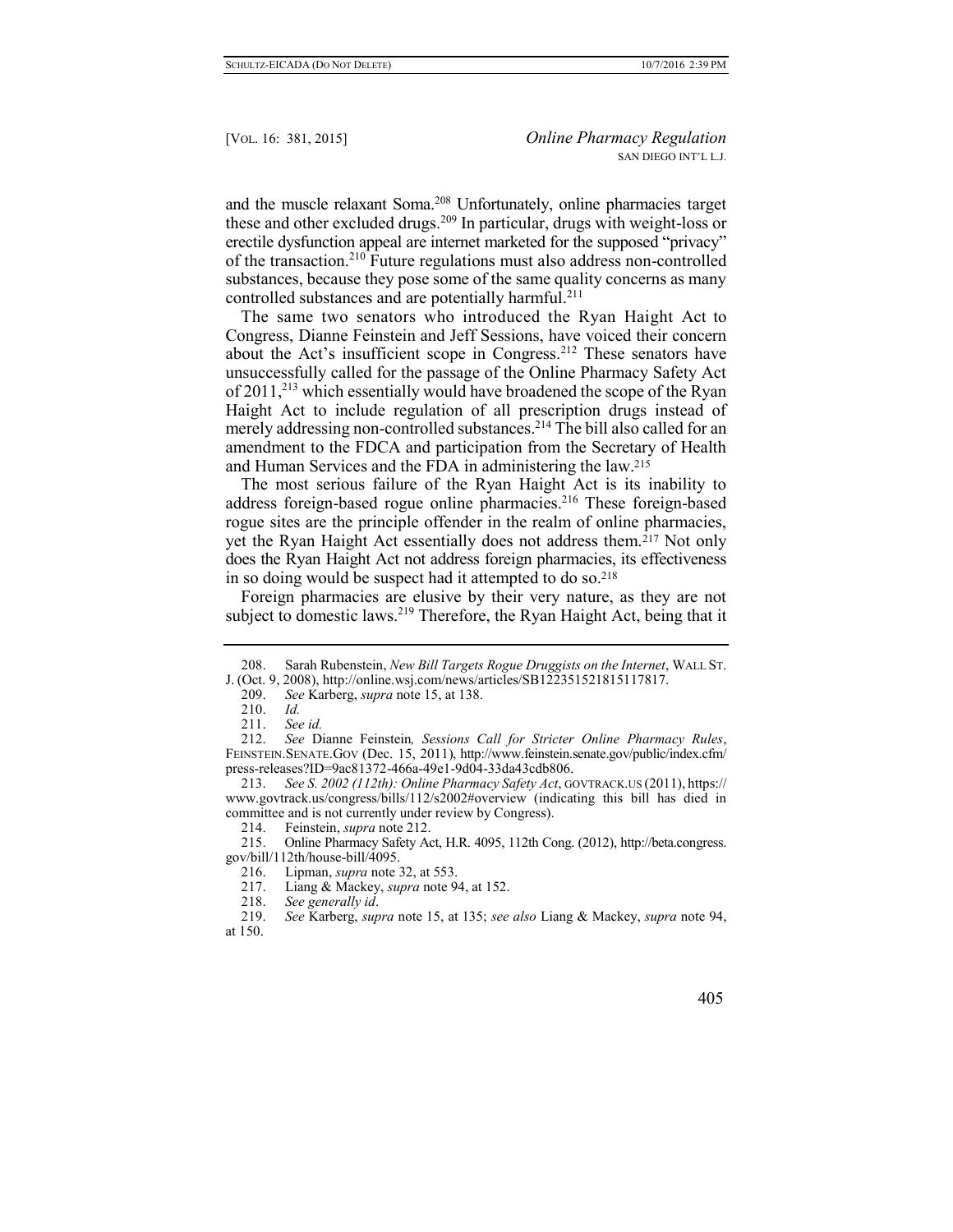is a domestic piece of legislation, implicitly has a substantial territorial application restriction.<sup>220</sup> To enforce such domestic legislation, the United States—and any other country for that matter—has little authority internationally, other than to request foreign governments get involved.<sup>221</sup> This may be difficult to achieve, as it is possible for a pharmacy to be in compliance with the laws of the foreign government in which it has based its operations, even if it does not comply with American regulations.<sup>222</sup>

Essentially the only impact the Ryan Haight Act has on foreign-based rogue internet pharmacies is that there are steeper penalties for distributing certain medications.<sup>223</sup> However, this impact is greatly minimized by the fact that operators of these sites know the likelihood of being caught and prosecuted for their behavior is minimal.<sup>224</sup> This is evidenced by the fact that nearly 97% of online pharmacies are still operating in non-compliance with state and federal laws or industry standards.<sup>225</sup>

The Ryan Haight Act also fails to establish standards that protect patient privacy.<sup>226</sup> "Identity theft, fraud, and patient privacy" are concerns for any internet transaction<sup>227</sup> and these concerns are amplified when dealing with sensitive information like medical records.<sup>228</sup> Thus, the legislature omitted what should be a necessary component of any regulation in this area when it failed to address patient privacy in the Ryan Haight  $Act.<sup>229</sup>$ 

Rather than protecting consumers, it has also been argued that the "valid prescription" requirement provides illicit online pharmacies with another opportunity to exploit users.<sup>230</sup> As the argument goes, illicit online pharmacies may utilize the "valid prescription" requirement as another opportunity to charge their customers and collect more money from them.<sup>231</sup>

These problems should make American lawmakers realize that effectively regulating online pharmacies is an "inherently international crime problem."<sup>232</sup>

- 227. *Id.*
- 228. *Id.*
- 229. *See id.*
- 230. Liang & Mackey, *supra* note 94, at 152.
- 231. *Id.*
- 232. Lipman, *supra* note 32, at 563.

<sup>220.</sup> *See* Karberg, *supra* note 15, at 135; *see also* Liang & Mackey, *supra* note 94, at  $\frac{150}{221}$ .

<sup>221.</sup> Liang & Mackey, *supra* note 94, at 150.

<sup>222.</sup> Phil Ayers, *Prescribing a Cure for Online Pharmacies*, 72 TENN. L. REV. 949, 976 (2005).<br>223. L

Lipman, *supra* note 32, at 554.<br>*Id.* 

<sup>224.</sup> *Id.*

<sup>225.</sup> *Id.* at 560–61.

<sup>226.</sup> Karberg, *supra* note 15, at 132.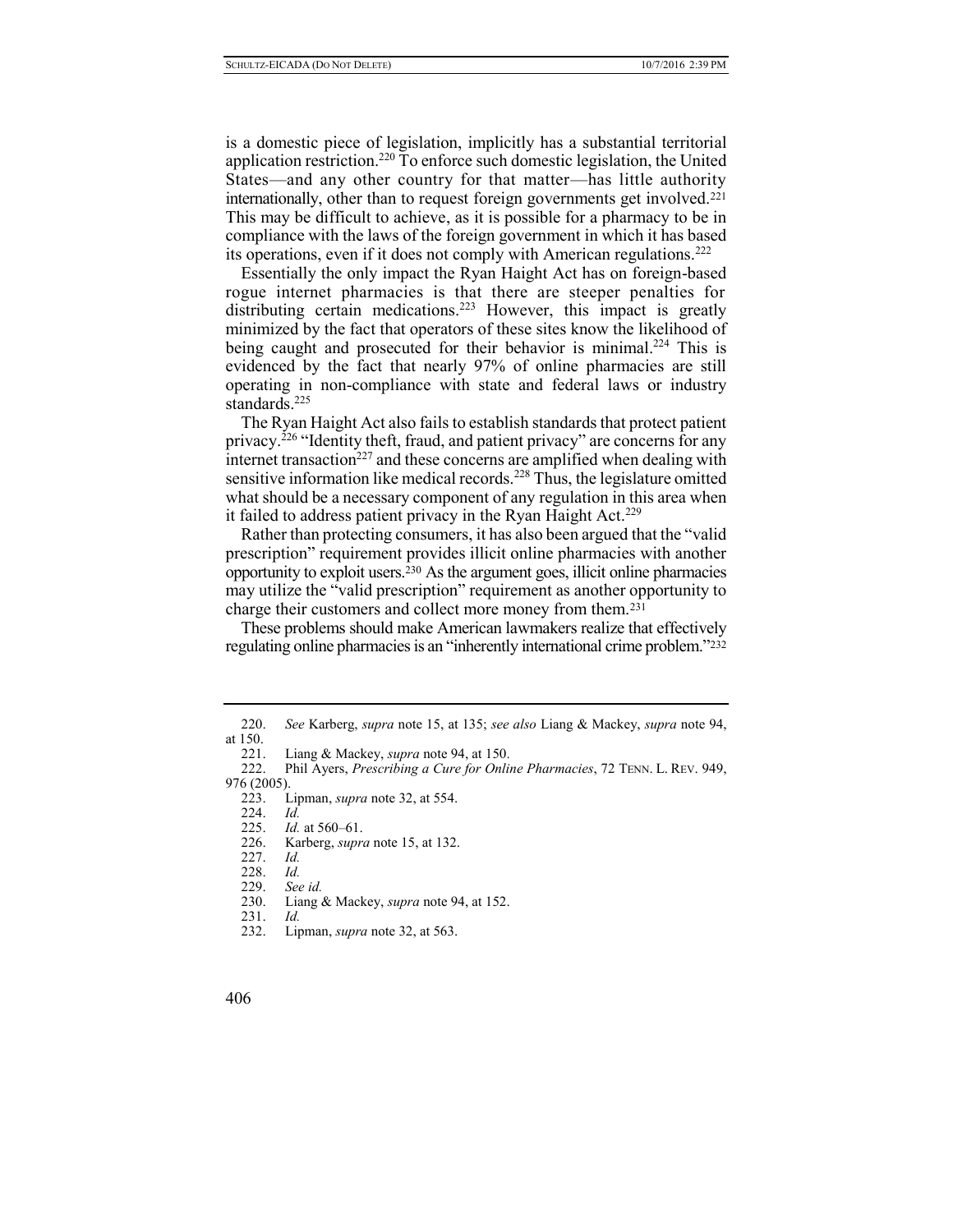## *C. Conclusions About the Approach of the United States*

The Ryan Haight Act has been considered "a much needed first step toward meaningful regulation of online pharmacies."<sup>233</sup> Pharmacies in the international community could potentially benefit by applying some of the underlying principles behind the Ryan Haight Act to continue moving in the right direction toward solving the worldwide crisis of online pharmacy regulation.

## V. THE CURRENT PROBLEM

As illustrated by the United States' legislation aimed at regulating online pharmacies and the international approaches to doing the same, there exists a deficiency in effective regulation. Domestic regulations fall short, as sovereign States do not have the unilateral ability to regulate foreign-based online pharmacies that sell medications to consumers within their borders. Similarly, international regulations fall short because they are too focused on education and short-term relief. Accordingly, consumers are not being protected, and a more comprehensive and cohesive international approach is necessary to prevent the proliferation of an epidemic that has already killed thousands of people.

Before addressing the purpose for which this article was written—to recommend a solution to the problems associated with certain online pharmacies via the implementation of a comprehensive international regulatory regime—the arguments against such a recommendation must be noted.

First, there is an argument that, although illicit online pharmacies have destroyed or greatly harmed people's lives, these same pharmacies have also saved lives. For example, an American woman named Nina spoke out after the United States government shut down numerous illicit online pharmacies.<sup>234</sup> Nina had become dependent upon a particular illegal online pharmacy after she lost her health insurance and could no longer afford to obtain a prescription through conventional means.<sup>235</sup> Instead, she

<sup>233.</sup> *See* Karberg, *supra* note 15, at 142.

<sup>234.</sup> Thomas Ginsberg, *Online Drug Bust is Casting a Wide Net[:] Some Customers with Valid Medical Needs Were Using the Internet Pharmacy. Experts Say Battling Sites Will Be Hard*, PHILA. INQUIRER (Apr. 22, 2005), http://articles.philly.com/2005-04-22/news/ 254269851internet-pharmacy-online-pharmacy-internet-site.

<sup>235.</sup> *Id.*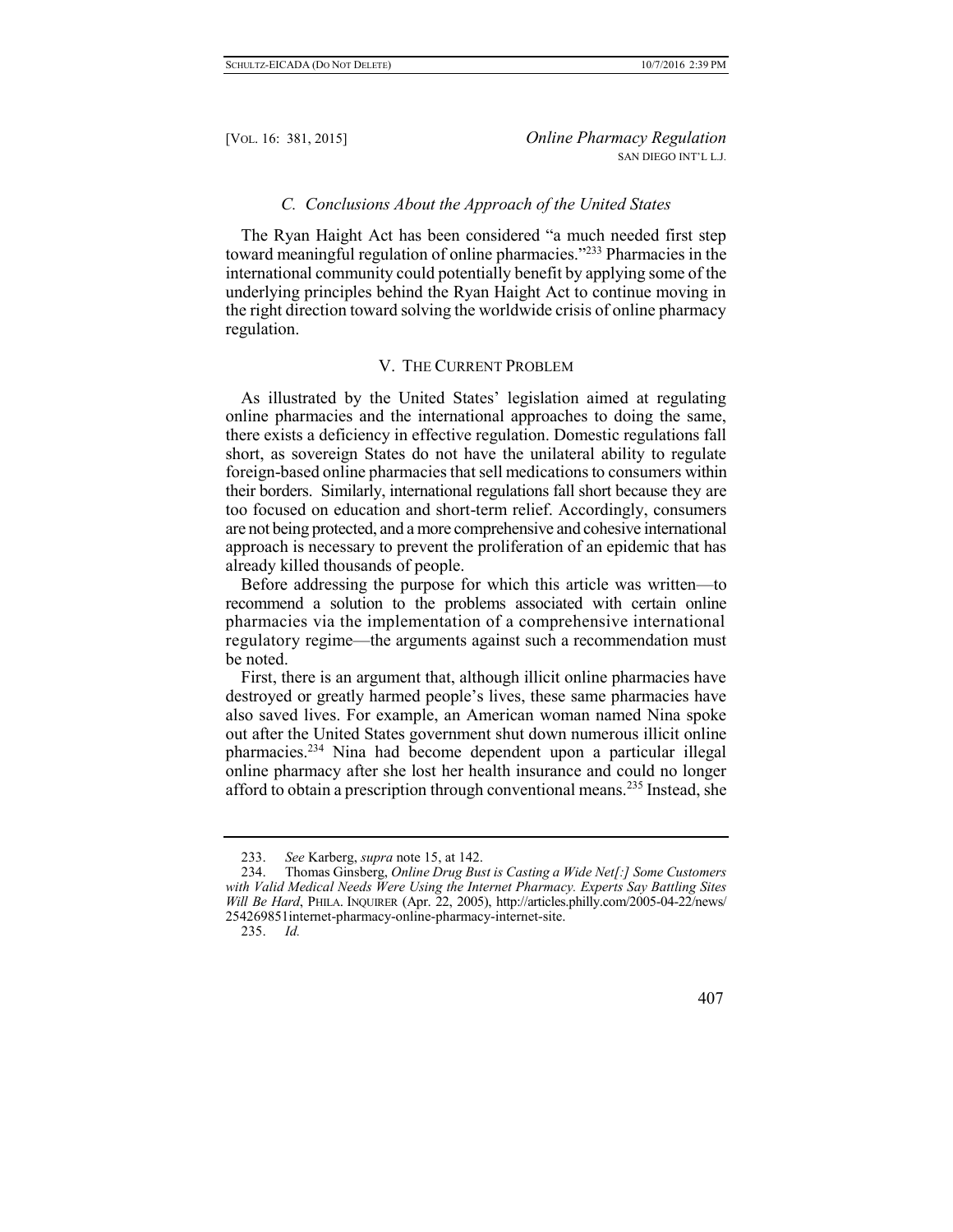paid \$45 a month for medication she obtained online.<sup>236</sup> Completely oblivious to the source of the medication, who operated the site, and who utilized the site, Nina was unfazed—"[i]t was that or nothing."<sup>237</sup>

Second, there is an argument against regulation due to the principle of customer autonomy.<sup>238</sup> As the argument goes, consumers should have the opportunity to decide for themselves where they obtain their medications without governmental interference on behalf of the public good.<sup>239</sup> Further, "[b]y allowing the market to control prices, free from excessive government interference, the result will be cheaper drugs for those who can least afford  $it$ .  $240$ 

This argument is particularly powerful coming from the elderly, impoverished, uninsured, and underinsured who may not be able to see a  $\frac{1}{2}$  doctor or otherwise obtain the drugs.<sup>241</sup> The argument for customer autonomy is also strong for people who want privacy with respect to the (embarrassing) drugs they wish to obtain.<sup>242</sup>

Third, there is an argument that attempts to regulate would only unduly burden legitimate online pharmacies and would not affect the troublesome pharmacies.<sup>243</sup> Regulators are therefore cautioned to tailor their regulatory schemes to address the problematic types of pharmacies and be wary not to cast too wide of a net that will place obstacles in the way of legitimate online pharmacies.<sup>244</sup> In fact, it has been suggested that governments should allow the natural forces of the online market to establish standards rather than establishing their own,<sup>245</sup> or focus instead on reducing the demand for pharmaceuticals.<sup>246</sup>

Lastly, it has been argued that the problems associated with the lack of a physician-patient relationship, a driving force being the call for

<sup>236.</sup> *Id.*

<sup>237</sup>*. Id*. The fear that regulating online pharmacies may prevent people like Nina from obtaining the prescription medication they need is significantly weakened, at least in the United States, by the implementation of the Affordable Care Act. Regardless of the ultimate wisdom of the Act, "[m]ore than 16 million people have gained health insurance" under it, suggesting that people seeking prescription drugs for legitimate medical purposes may have another option besides resorting to illicit online pharmacies and, therefore, will not be negatively affected by regulating online pharmacies. *See Administration: 16M gained health coverage under ObamaCare*, THE HILL, (Mar. 16, 2015) http://thehill.com/ policy/healthcare/235819-administration-16-million-people-gained-obamacare-coverage.

<sup>238.</sup> *See* Lipman, *supra* note 32, at 562.

<sup>239.</sup> *See id.*

<sup>240.</sup> Alexander, *supra* note 39.

<sup>241.</sup> *See id.*; *see also* Liang & Mackey, *supra* note 94, at 130.

<sup>242.</sup> *See* Alexander, *supra* note 39.

<sup>243.</sup> Williams, *supra* note 13, at 187.

<sup>244.</sup> *Id.*

<sup>245.</sup> *See* Carlini, *supra* note 29, at 161.

<sup>246.</sup> Castronova, *supra* note 19, at 221.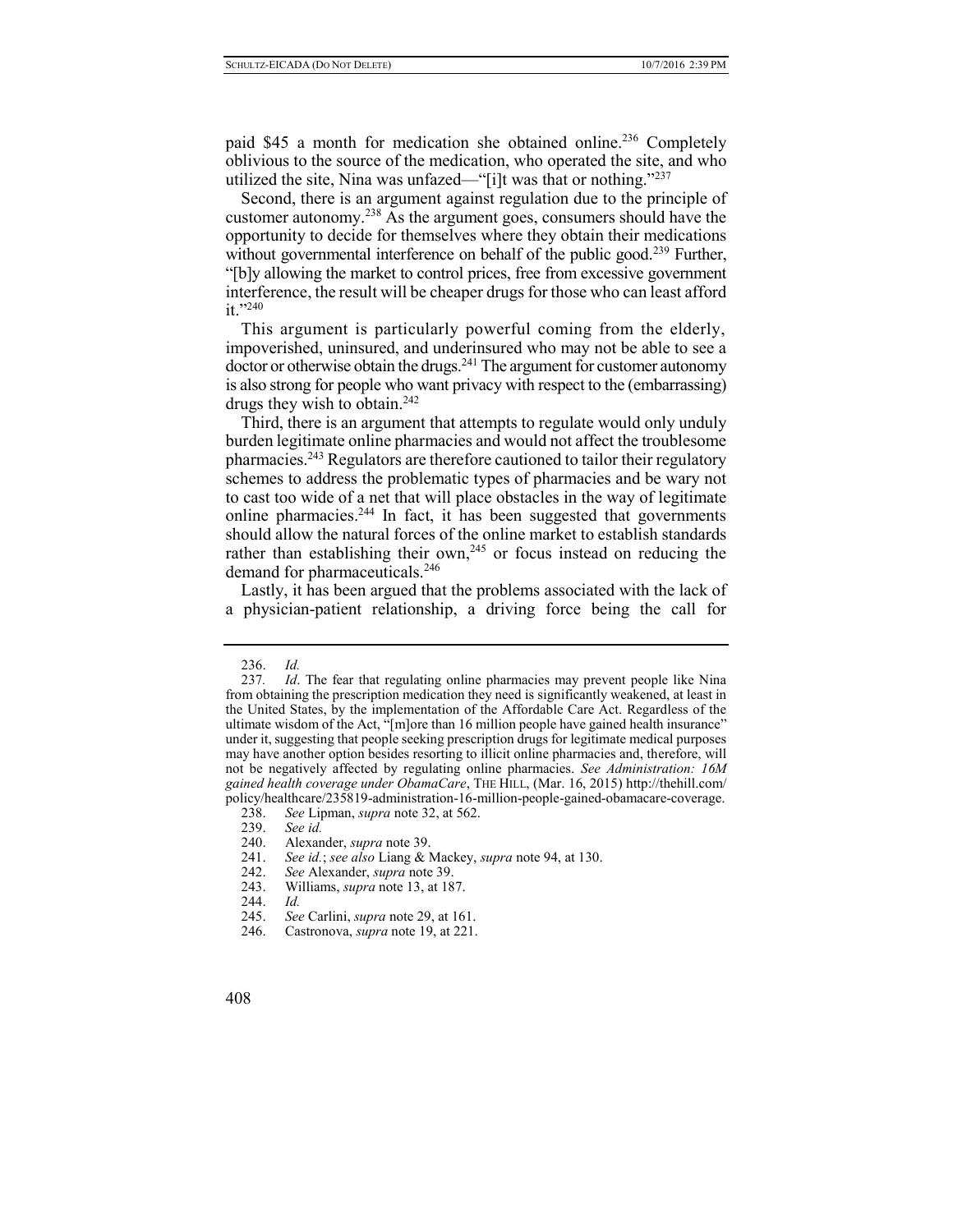increased regulation, is misplaced because similar practices occur at traditional brick-and-mortar pharmacies.<sup>247</sup> Such critics contest that doctors prescribing medicine without a face-to-face interaction is not as anomalous an occurrence as those pushing for regulation postulate.<sup>248</sup> For example, many doctors at some point in their career have filled a prescription for a close friend or a family member of a longtime patient without actually seeing that person.<sup>249</sup> Accordingly, those who resist regulating online pharmacies accuse doctors who do criticize the practice of issuing prescription medications online without face-to-face consultation of engaging in "professional protectionism."<sup>250</sup>

Notwithstanding these arguments to the contrary, the rationale for more regulation—particularly where targeted at abusive practices—is more compelling. Ingestion of erroneous or improper dosages can be an issue of life or death. Furthermore, stopping the proliferation of illegitimate online pharmacies would curb the irresponsible use of prescription medicines. The responsible use of medicine, including proper identification and dosage, could lead to global annual savings of up to \$500 billion dollars annually.<sup>251</sup> Such consumer protection should be a legitimate concern for governments across the world.<sup>252</sup>

Recognizing the problem and the need to address it is not enough, as additional issues arise in deciding how to effectively solve the problem. What type of international or multinational regulatory regime is appropriate and necessary to address this worldwide problem? What type of regulatory regime should be implemented?

## VI. MULTINATIONAL REGULATORY SCHEME

Many scholars and commentators agree that the solution to the problems associated with some online pharmacies must involve international cooperation.<sup>253</sup> For example, the WHO Coordinator of IMPACT, Dr.

<sup>247.</sup> Mills, *supra* note 22, at 15 n.68.

<sup>248.</sup> *Id.*

<sup>249.</sup> *See id.*

<sup>250.</sup> See *id.*

<sup>251.</sup> *See* INTERNATIONAL PHARMACEUTICAL FEDERATION, https://www.fip.org (last visited Jan. 17, 2014).

<sup>252.</sup> *See* Liang, *supra* note 93, at 312–14.

<sup>253.</sup> *See*, *e.g.*, Hochberg, *supra* note 21, at 445; Gomez, *supra* note 104, at 462; Rost, *supra* note 24, at 1335; Lipman, *supra* note 32, at 564–65; Yoo, *supra* note 9, at 86; Williams, *supra* note 13, at 185.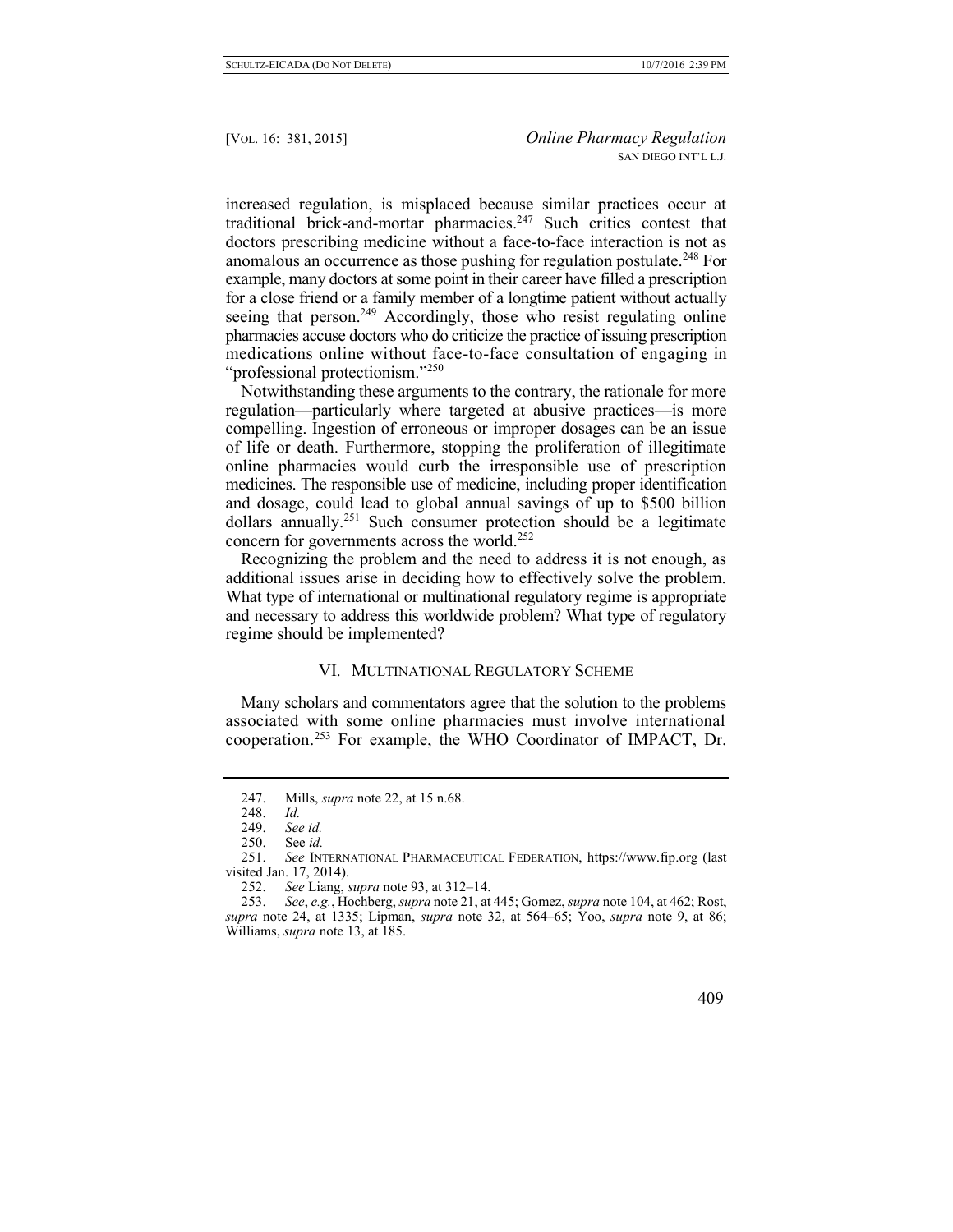Valerio Reggie, stated, "we need to coordinate action at a global level."<sup>254</sup> Scholars and other commentators are not short on giving this same advice.<sup>255</sup> For instance, one scholar noted, "[i]n both the short and long term, emphasis should be upon compacts, agreements, and accords among nations and between federal and state governments inter se."<sup>256</sup> In addition to calling for government cooperation, at least one scholar calls for a strategy that incentivizes private corporations to cooperate as well.<sup>257</sup>

It is clear that the market for illicit pharmaceutical distribution "does not respect international lines and hence, neither can efforts to eliminate it."<sup>258</sup> However, a multilateral international compact that transforms the successes and failures of the Ryan Haight Act into a cohesive and unified approach to regulating online pharmacies will effectively give sovereign States an opportunity to fill the previously incurable extraterritorial deficiencies in local regulation and provide consumers with the protection they need.

#### VII. INTERNATIONAL COMPACT

Ryan Haight became the face of online pharmacy reform in the United States. The United States legislation enacted in response to his story contains a workable framework for an international compact that addresses online pharmacy abuse. The Ryan Haight Act provides the content for a compact not only in its text, but also in that which critical analysis and hindsight reveal are missing from its text.

To begin, an international compact based upon the Ryan Haight Act (and other approaches to combating online pharmacies) should create a uniform body of law that is applicable to all online pharmacies operating within the borders of any country that is a signatory to the compact. The goal of the compact should be to protect consumers in the global marketplace, which will be accomplished through the multilateral enforcement of the compact's provisions.<sup>259</sup>

<sup>254.</sup> *WHO and Partners Accelerate Fight Against Counterfeit Medicines*, *supra* note  $55.$ <br>255.

<sup>255.</sup> *See* Williams, *supra* note 13, at 185.

<sup>256.</sup> *Id.*

<sup>257.</sup> Lipman, *supra* note 32, at 568 (calling for governments to incentivize "payment intermediaries, search engines, and other private actors" to do their part).<br>258. Liang. *supra* note 93. at 313–14.

Liang, *supra* note 93, at 313–14.

<sup>259.</sup> Effective enforcement of the compact may be most readily obtainable if each signatory incorporates the provisions of the compact into its domestic law, consistent with its state practice, through either "self-executing" means or by implementing additional domestic legislation. *See International Norms and Standards Relating to Disability*, UNITED NATIONS ENABLE, (2003–2004) http://www.un.org/esa/socdev/enable/comp101.htm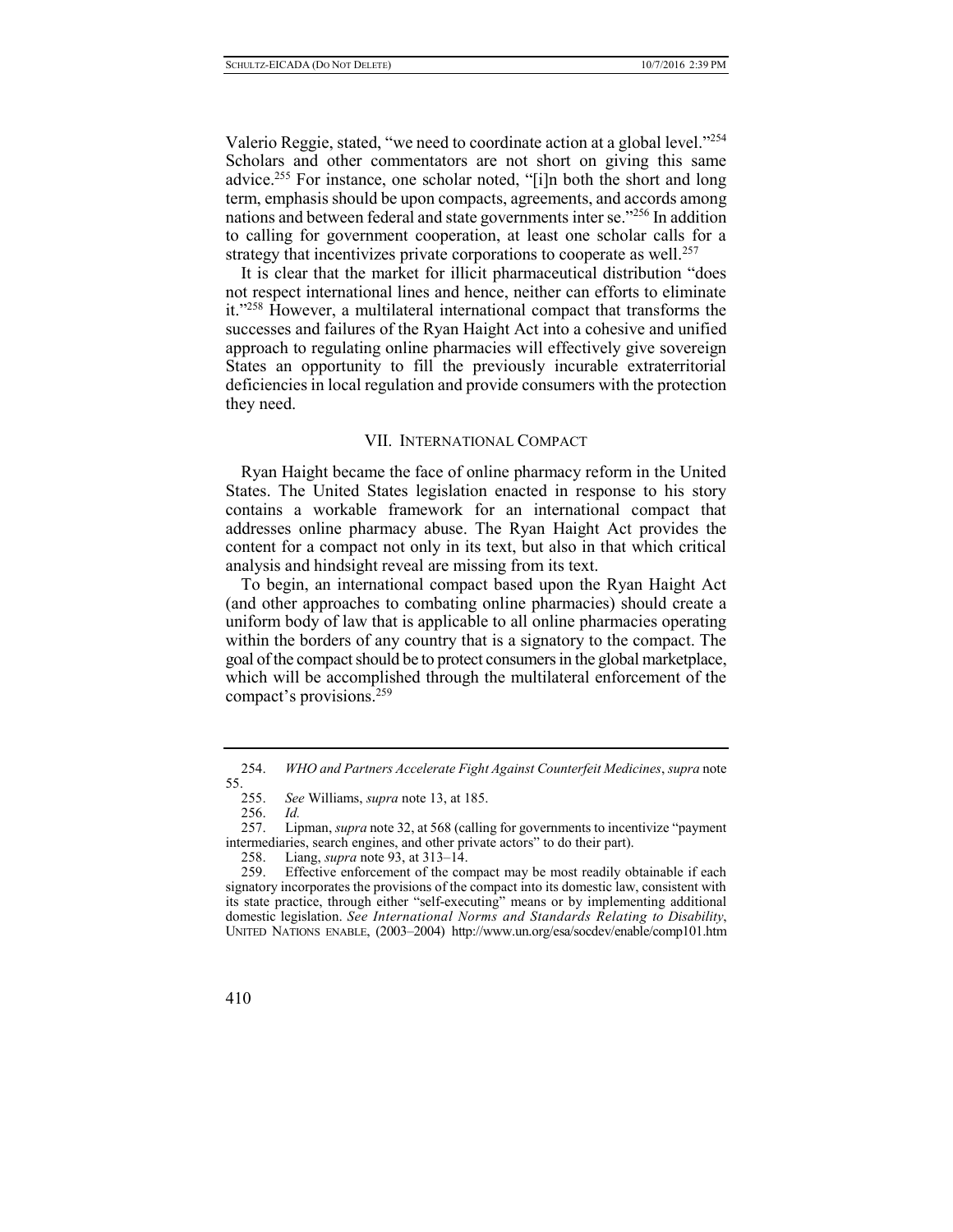The drafters of the compact must be mindful of how the compact will affect the different types of online pharmacies. With this in mind, the compact should greatly emphasize reducing prescription medications that are distributed from rogue online pharmacies. This is a feat that has been largely unobtainable to date, and the Ryan Haight Act did not effectuate real change in this regard either.<sup>260</sup> In addition, the compact should target prescribing-based sites, and will feasibly be successful in eradicating such sites, just as the Ryan Haight Act did. Traditional online pharmacies should be subject to certain compliance measures, but should be the least emphasized of the three types of online pharmacies.

Moving to a more particularized view of the content the compact should contain, the underlying standard for the compact should be very similar to that of the Ryan Haight Act, but with a scope beyond "controlled substances." The broadened scope should embrace all prescription medications distributed online. Thus, the standard should make it illegal to "knowingly or intentionally . . . deliver, distribute, or dispense" any prescription medications online, or to "aid or abet" such activity, unless the activity is performed in accordance with the compact.<sup>261</sup> To comply with the compact, online pharmacies should at least be required to perform the following compliance measures: 1) register, 2) disclose information, 3) report information, and 4) require at least one doctor-patient in person examination.

First, online pharmacies should be required to register with their respective governments, just as the Ryan Haight Act requires registration with the DEA in the United States.<sup>262</sup> This registration requirement should be in place for any online pharmacy regardless of whether or not it dispenses medications known in the United States as "controlled substances." Furthermore, a list of all registered pharmacies should be kept on a central server that is maintained by, and is available to, all signatories. This registration requirement will serve many purposes. It will both aid in recognizing (and eliminating) noncompliant online pharmacies and will educate signatories' citizens about which online pharmacies are operating legitimately.<sup>263</sup> For guidance on registration and maintaining such a

<sup>(</sup>discussing the ways in which international treaty law may be incorporated into domestic  $\frac{\text{law}}{260}$ .

See Lipman, *supra* note 32, at 554.

<sup>261.</sup> *See* 21 U.S.C. § 841(h)(1) (2010).

<sup>262.</sup> *See* 21 U.S.C. §§ 823(f), 841(h)(1) (2010).

<sup>263.</sup> Karberg, *supra* note 15, at 125.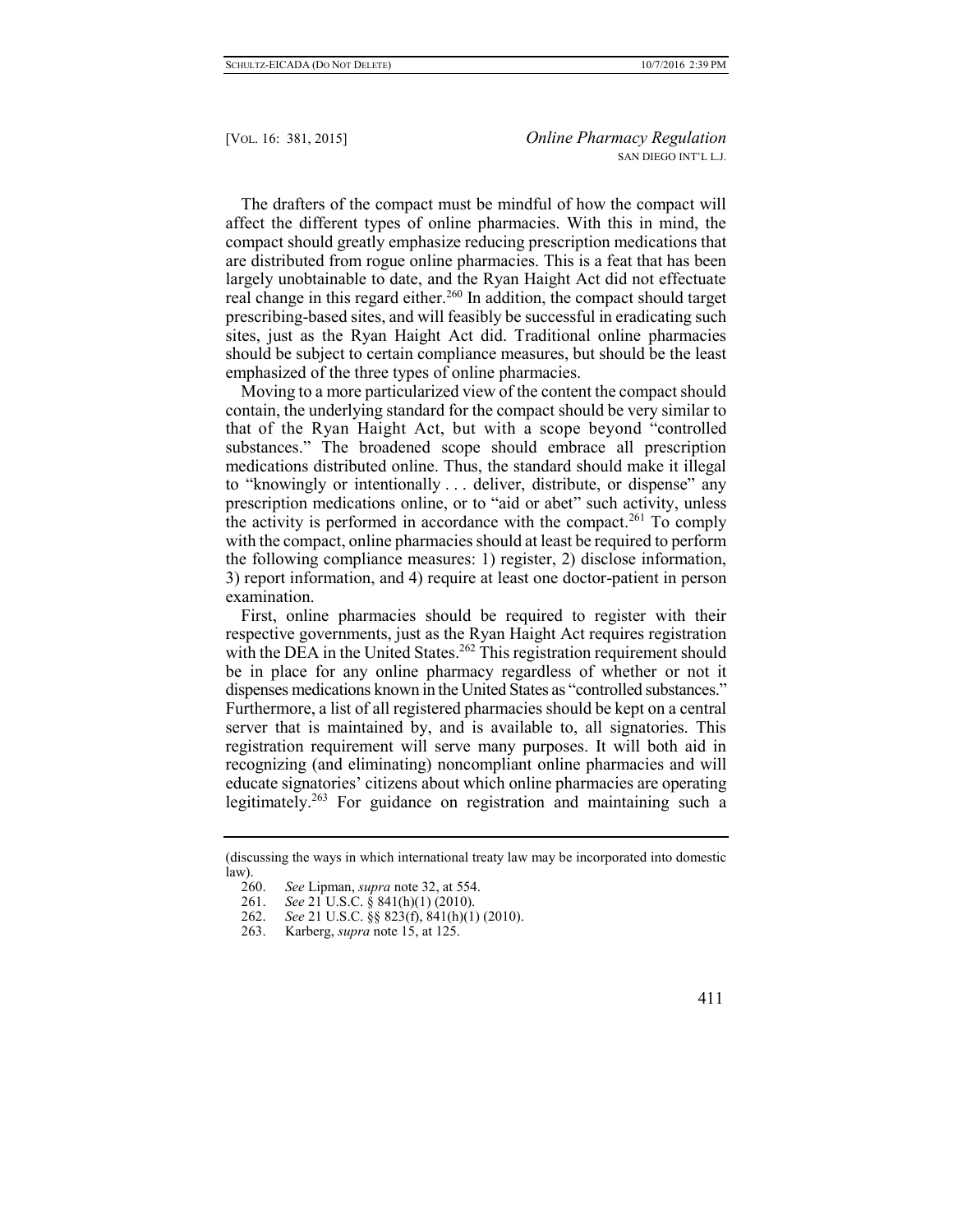database, drafters of the compact may look to the NABP VIPPS program. However, whereas some criticize the NABP's VIPPS program for its voluntary nature,<sup>264</sup> this compact's registration requirement should be mandatory for all online pharmacies operating in a State that is a signatory.

Second, pharmacies must be required to display certain information on their websites, just as provided in the Ryan Haight Act.<sup>265</sup> The Ryan Haight Act provides a meaningful list of the type of information that should be disclosed, and the drafters of the compact should emulate such provisions. Further, if such information is properly displayed on an online pharmacy's website, and the website has effectively registered with its respective government, a "seal of approval" should be issued for the site to display. This will give consumers further indication that the site they are ordering prescription medications from is operating legitimately.

Third, online pharmacies should be required to submit reports to their respective governments, similar to the Ryan Haight Act's reporting provision.<sup>266</sup> The precise drugs and the quantity offered may be decided at a later date. There should be two triggers for mandatory reporting: surpassing a total volume of prescription medications dispensed, and surpassing a certain amount of "dangerous" substances dispensed. "Dangerous" substances would be those that provide some of the effects that the Mayo Clinic has identified as the causes of "prescription drug abuse," including getting high, relaxing, and feeding an addiction.<sup>267</sup> Drugs such as Vicodin, Oxycodone, Hydrocodone, Xanax, Adderall, Viagra, and Codeine should be included in such a category.<sup>268</sup>

The "dangerous" substance data submissions should also be utilized to maintain a database similar to California's Controlled Substance Utilization Review and Evaluation System ("CURES"), which makes information about the quantity of controlled substances a patient has previously purchased available to physicians and pharmacists.<sup>269</sup> The international compact should require its signatories to maintain such a database and, contrary to the CURES operation, make it mandatory for

<sup>264.</sup> Yoo, *supra* note 9, at 69.

<sup>265.</sup> *See* 21 U.S.C. § 831(a).

<sup>266.</sup> *See* 21 U.S.C. § 827(d); 21 U.S.C. § 827(e); 21 U.S.C. § 827(h).

<sup>267.</sup> *See* Mayo Clinic Staff, *Prescription Drug Abuse*, MAYO CLINIC (Dec. 5, 2014), http://www.mayoclinic.com/health/prescription-drug-abuse/DS01079/DSECTION=causes.

<sup>268.</sup> *Commonly Abused Prescription Drugs Chart*, NATIONAL INSTITUTE ON DRUG ABUSE (Sept. 2002), http://www.drugabuse.gov/drugs-abuse/commonly-abused-drugs/ commonly-abused-prescription-drugs-chart (providing a detailed list of drugs that could constitute such a list).

<sup>269.</sup> Office of the Attorney General, *Controlled Substance Utilization Review and Evaluation System (CURES), California Prescription Drug Monitoring Program*, STATE OF CALIFORNIA DEPARTMENT OF JUSTICE, http://oag.ca.gov/cures-pdmp (last visited Jan.17, 2014).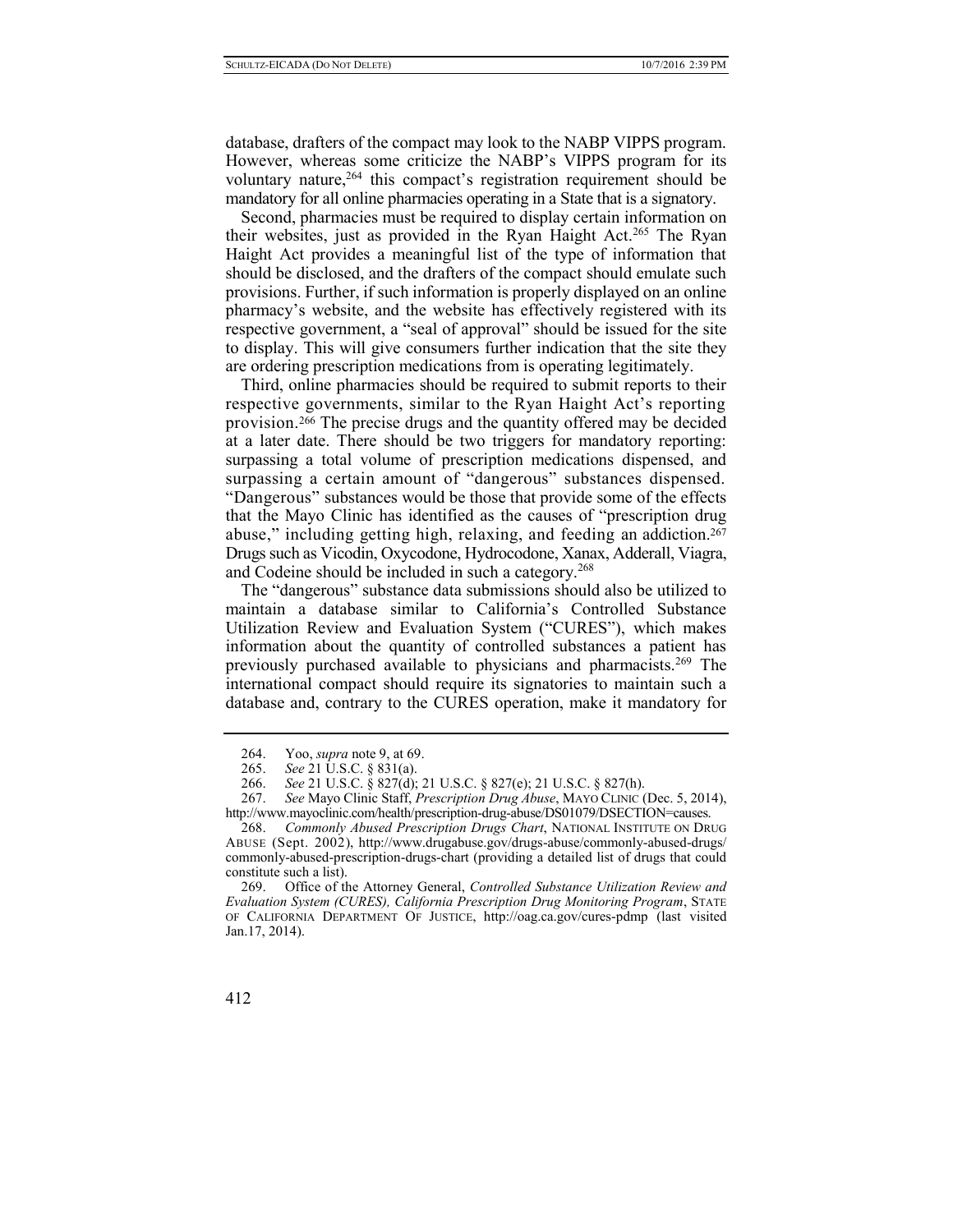physicians and pharmacists to inquire into the amount of "dangerous" substances a potential online customer has previously acquired to help determine the validity and medical necessity of the request.<sup>270</sup>

Fourth, registered online pharmacies should be banned from dispensing prescription medications without first being presented with a prescription that is based upon an in-person doctor-patient examination, just as the Ryan Haight Act does.<sup>271</sup> The language of the Ryan Haight Act's similar provision should be emulated here as well, including language that allows for "covering physician" prescriptions to be issued.<sup>272</sup>

In addition to establishing these compliance provisions, there should be both criminal and civil penalties implemented for violating the compact. There should be penalties not only for the operator of a noncomplying pharmacy, but also for the individual knowingly purchasing materials from a noncomplying pharmacy. This will deter illicit activities and broaden the scope of responsibility. There should also be a framework in place facilitating communication and cooperation among signatories to enforce these penalties.

In addition to the Ryan Haight Act, prior international actions should be incorporated into the compact as well. Signatories should be required to promote existing educational campaigns, including the proliferation of the WHO's *Medical Products and the Internet*: *A Guide to Finding Reliable Information*. For instance, all online pharmacies registered to operate under the compact should be required to include a link to such information (and other similar materials) on their websites. Additionally, signatories should be required to support INTERPOL's enforcement operation, Operation Pangea, if not already doing so.

Aside from the content of the compact, its adoption, proliferation, and enforcement should be discussed. While all States should be welcome to be a signatory, States with large numbers of online pharmacy consumers should be targeted to become signatories, because they have the greatest need for consumer protection.

<sup>270.</sup> *See* Robert Glatter M.D., *Fighting Prescription Drug Abuse With a National Database*, FORBES (Feb. 16, 2012, 12:46 PM), http://www.forbes.com/sites/robertglatter/ 2012/02/16/fighting-prescription-drug-abuse-a-national-online-database-2/ (calling for a national database, similar to the CURES system, that is mandatory for physicians and pharmacists).

<sup>271.</sup> *See* [21 U.S.C. § 829\(e\)\(2\)\(A\).](https://1.next.westlaw.com/Link/Document/FullText?findType=L&pubNum=1000546&cite=21USCAS829&originationContext=document&transitionType=DocumentItem&contextData=(sc.Search)#co_pp_9e660000185f2)

<sup>272.</sup> *Id.*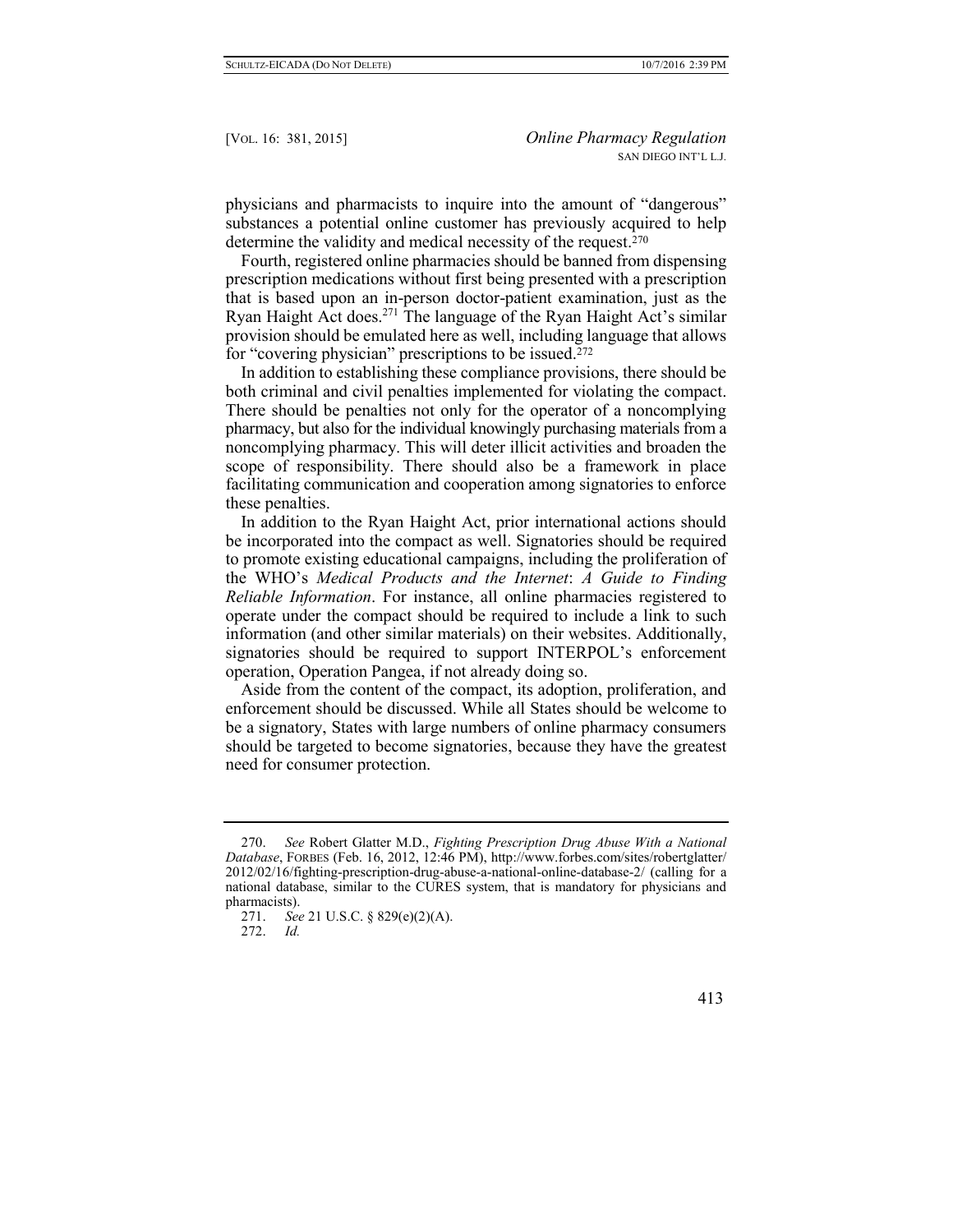The United States should be at the forefront of promoting the proliferation of the compact. As the United States' domestic regulation forms the basis for the compact, it only makes sense that the United States should promote the new international standard based thereon. Therefore, the United States should be the first to adopt the compact and show to the rest of the world its intellectual honesty in trying to solve this problem. The United States should call upon its allies and biggest trade partners to become signatories as well.

Aside from the United States acting to promote the adoption of the compact, international organizations like the WHO, IMPACT, and the IHC should promote its adoption as well. These are particularly well-suited avenues through which the compact should be promoted. This is critical because the potential impact of the compact increases as the number of signatories increases.

Lastly, such an international compact is feasible and enforceable. Consumers participating in the online pharmacy market make their purchases from within the borders of a nation state. Similarly, the products they purchase are imported into that nation State. Therefore, signatories have two distinct points at which they can enforce the compact: purchase and importation. For instance, signatories may seize the items imported or enforce the illegality of the purchase as outlined by the compact. Further, the registration requirement allows signatories to enforce the provisions of the compact against any unregistered or noncompliant site, even if the site is based in another country, provided that country is also a signatory to the compact.

## VIII. CONCLUSION

Online pharmacies can be a powerful resource for consumers in an increasingly technological and fast paced global economy. However, the challenges they present must be dealt with by means of a unified stance against their fraudulent operation. This can, and should, be achieved in the form of an international compact as described above. The Ryan Haight Act was a tremendous step forward not only for the United States, but also for the global community. However, unilateral domestic regulations, though successful on some level, are inherently inadequate to address the core of the problem. The unintended consequence of the Ryan Haight Act is that it can serve as a framework by which the international community can formulate its own regulatory scheme to combat illicit online pharmacies.

"Love you, Mom."<sup>273</sup> Ryan Haight's mother should have had the opportunity to hear her son say these words many more times than she

<sup>273.</sup> Haight, *supra* note 1, at 566.